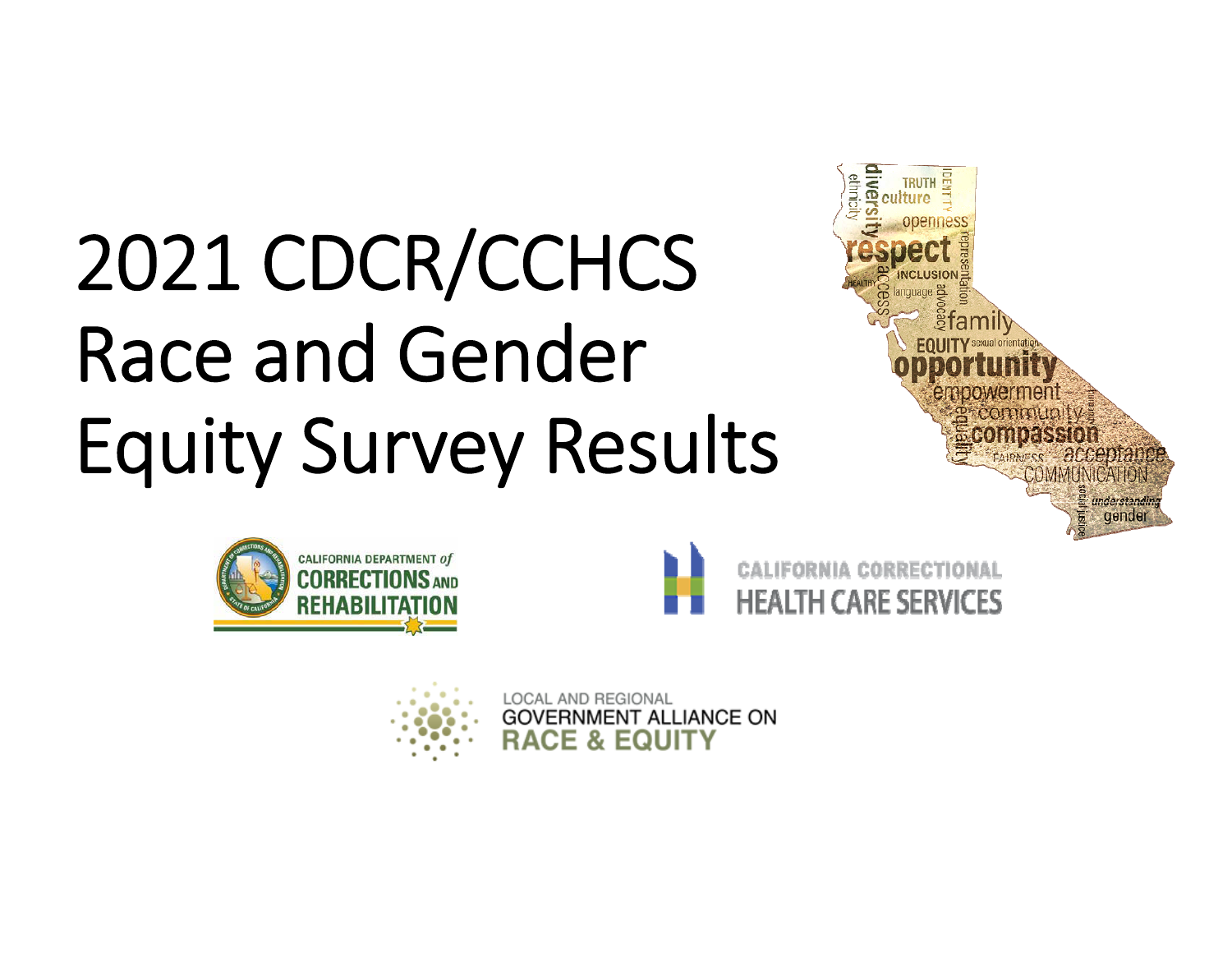#### 6,398 Employees Responded (11% of Workforce) Between March 29, 2021 and June 04, 2021

- 77% From CDCR 77% From CDCR
- 23% From CCHCS 23% From CCHCS
- 
- 24% at Non-Institution 14% at Non-Institution
- 52% Female 38% Female
- 47% Male 62% Male
- 1% Transgender/Non-Binary/Intersex NA Transgender/Non-Binary/Intersex

#### **Composition of Respondents Composition of CDCR/CCHCS Workforce**

- 
- 
- 76% at Institution 86% at Institution
	-
	-
	-
	-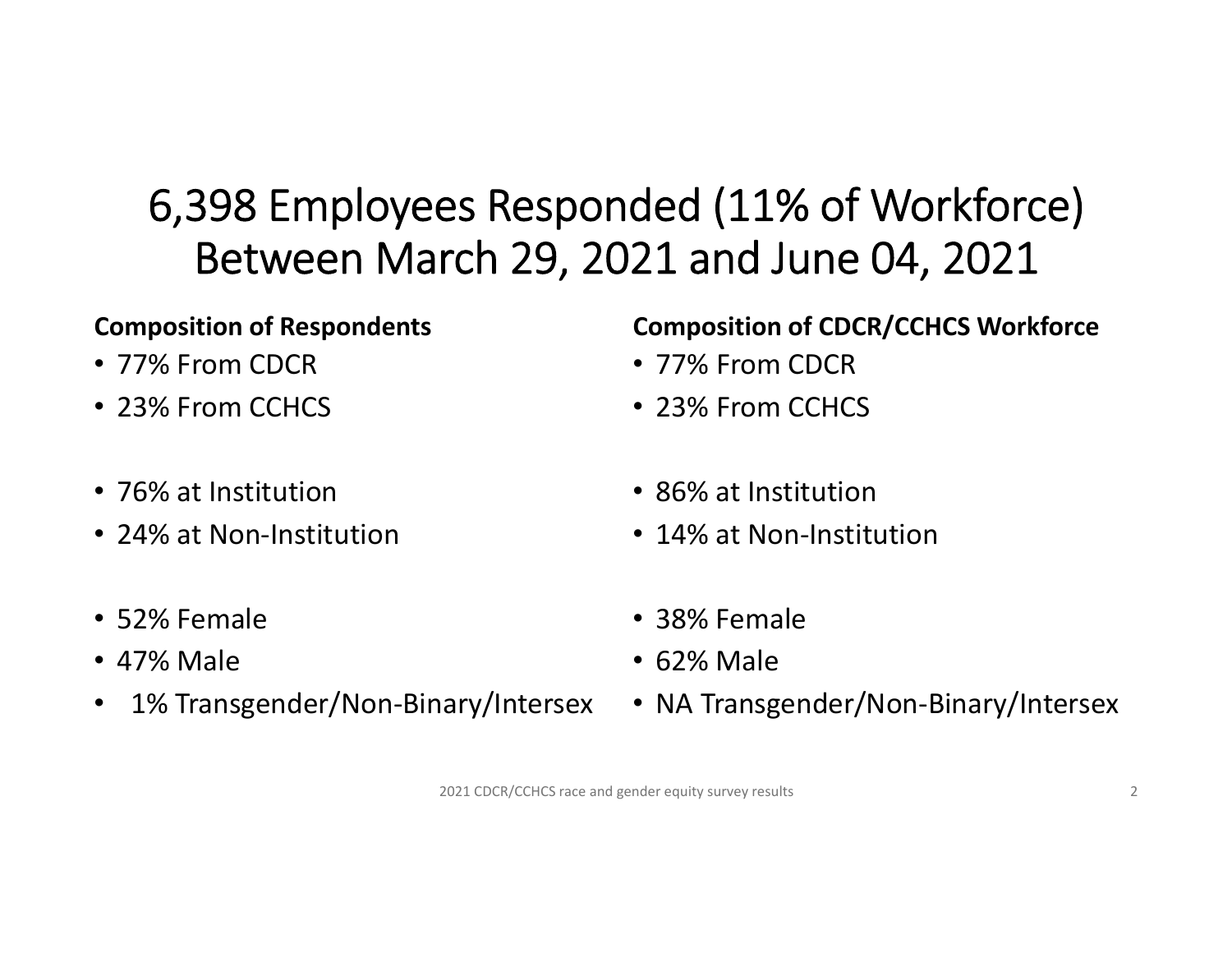## Comparison (Continued)

- 69% Rank and File 84% Rank and File
- 20% Supervisor 14% Supervisor
- 
- 
- 45% White 37% White
- 26% Hispanic/Latino 37% Hispanic/Latino
- 14% Black 10% Black
- 12% Asian 12% Asian
- 12% Other/Unknown 4% Other/Unknown
- 5% Multiple Races NA Multiple Races

#### **Composition of Respondents Composition of CDCR/CCHCS Workforce**

- 
- 
- 6% Manager 3% Manager
- 3% Executive 1% Executive
	-
	-
	-
	-
	-
	-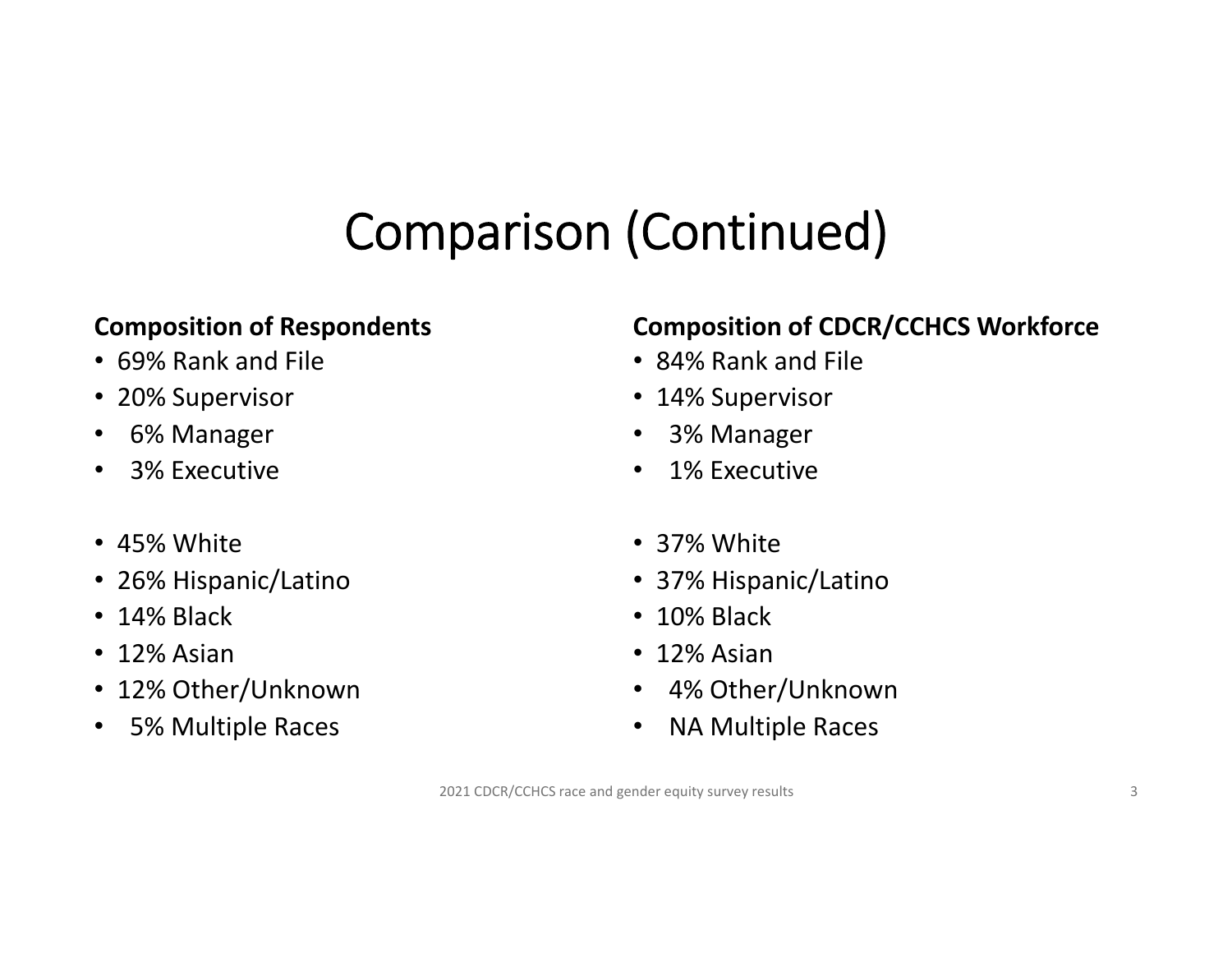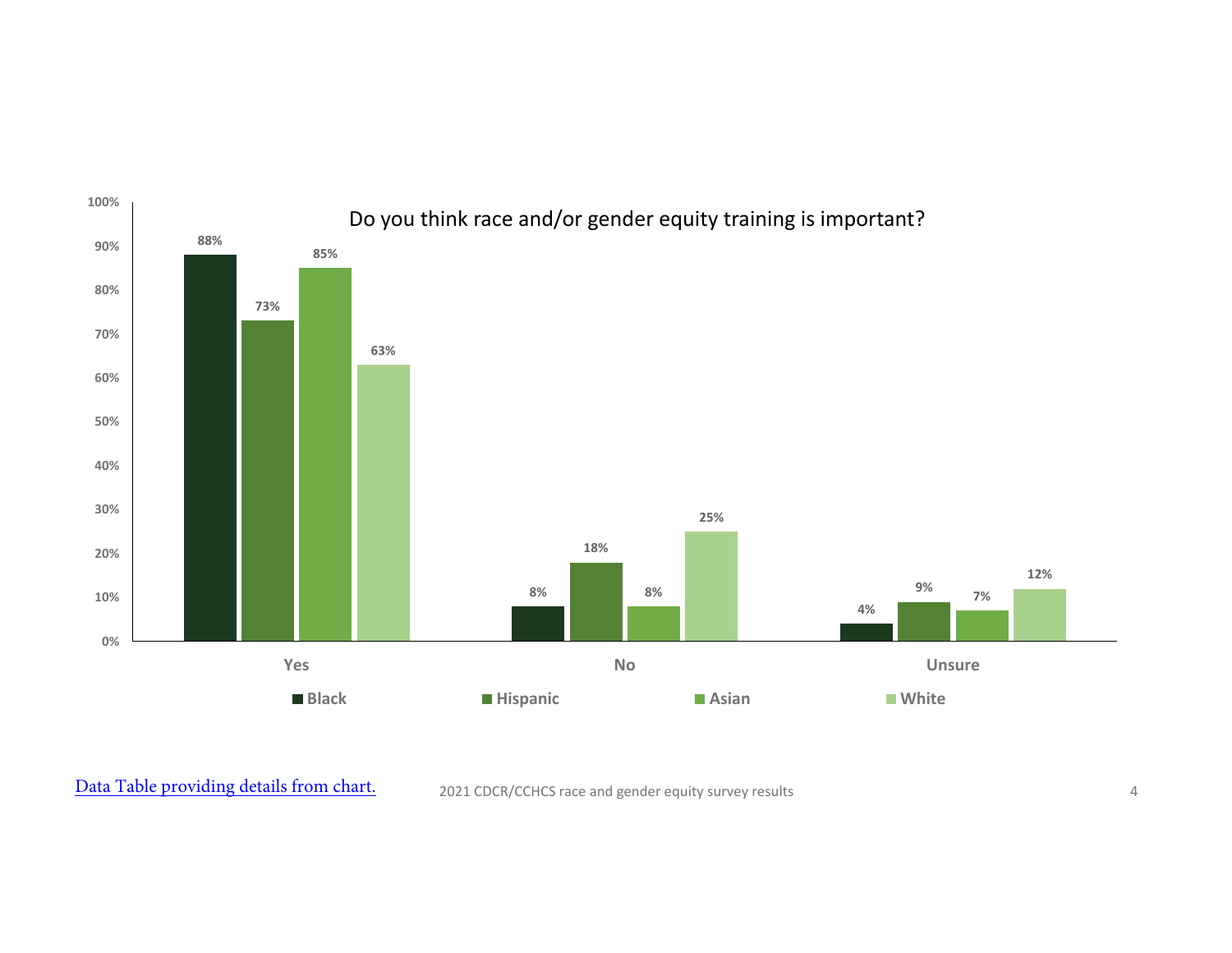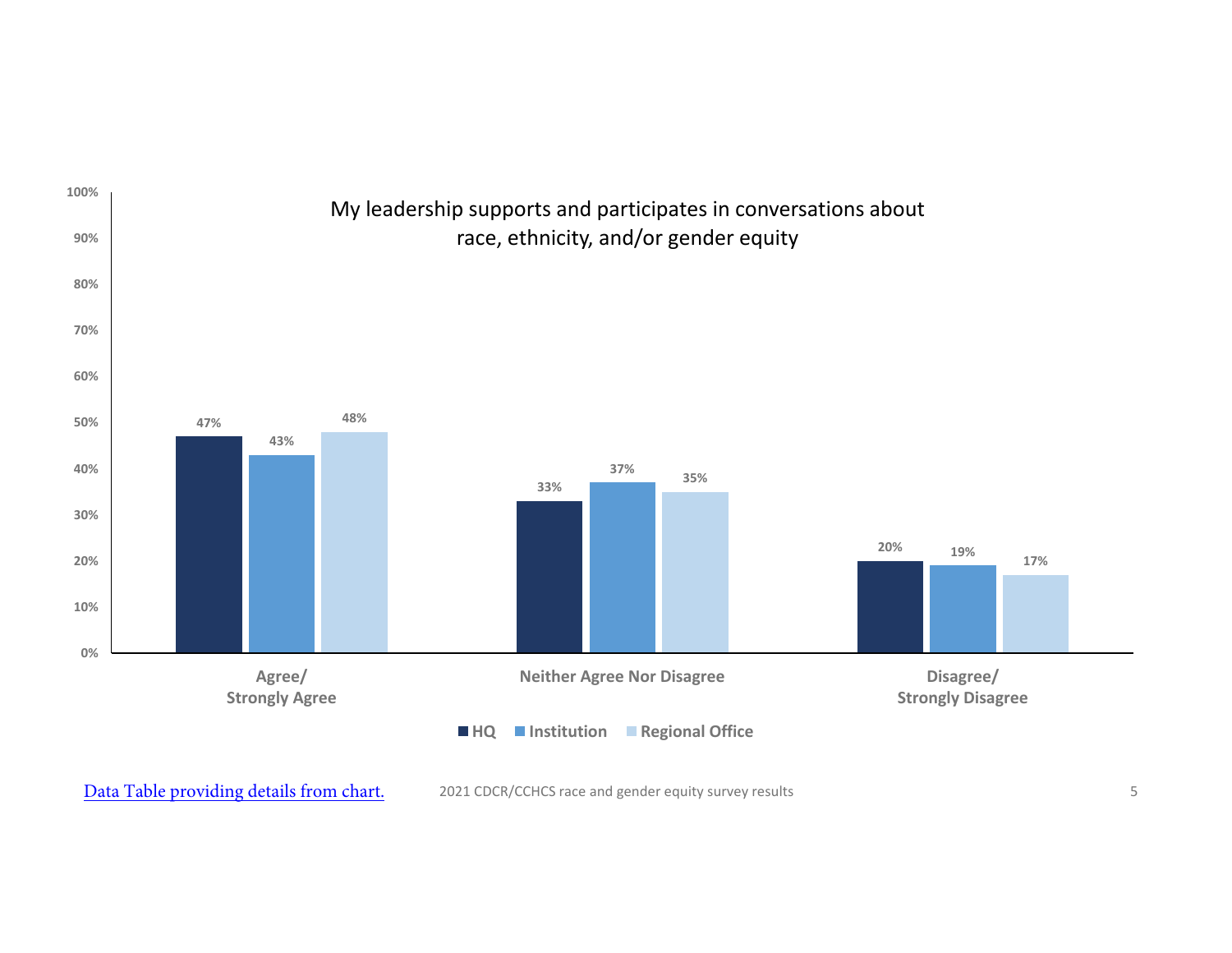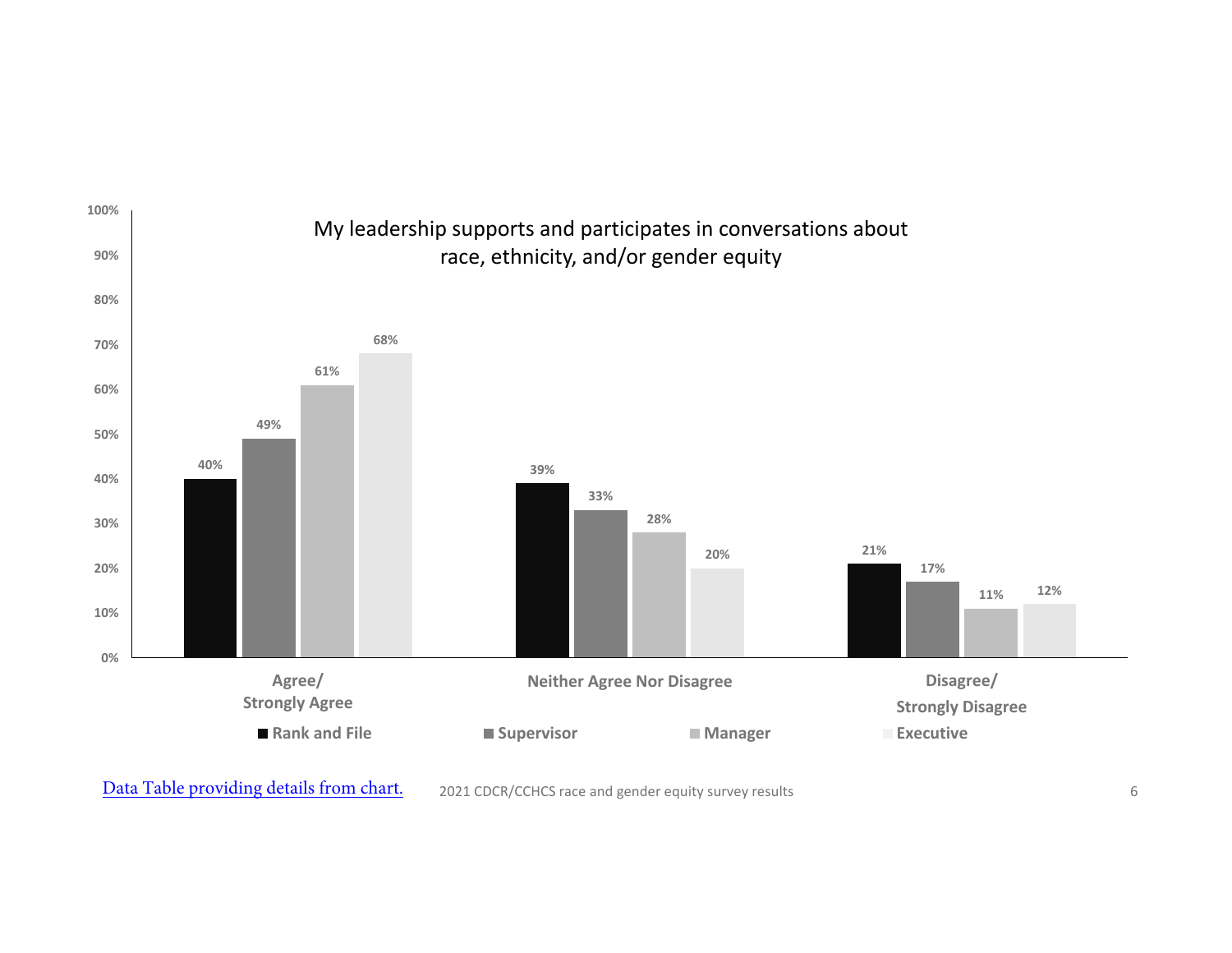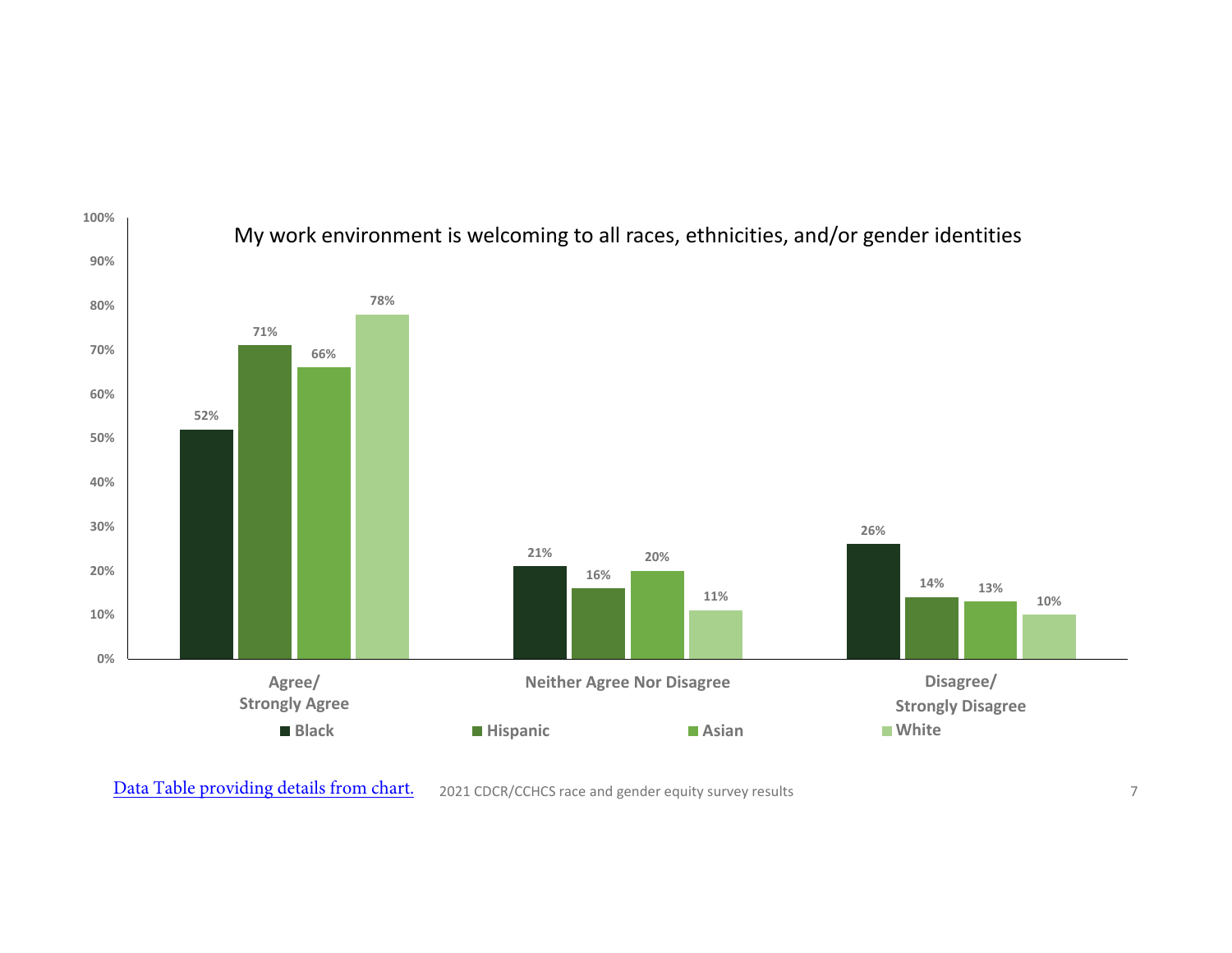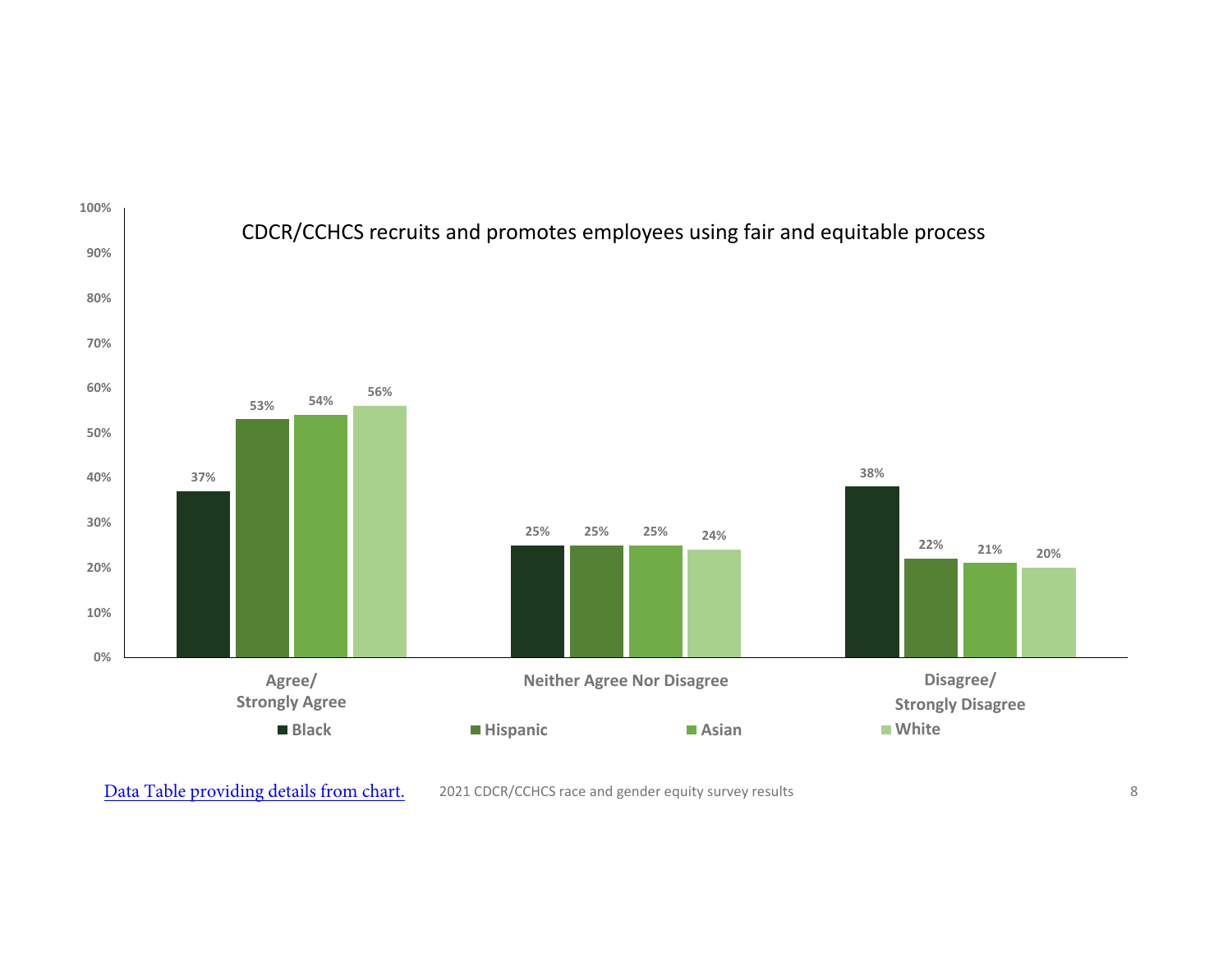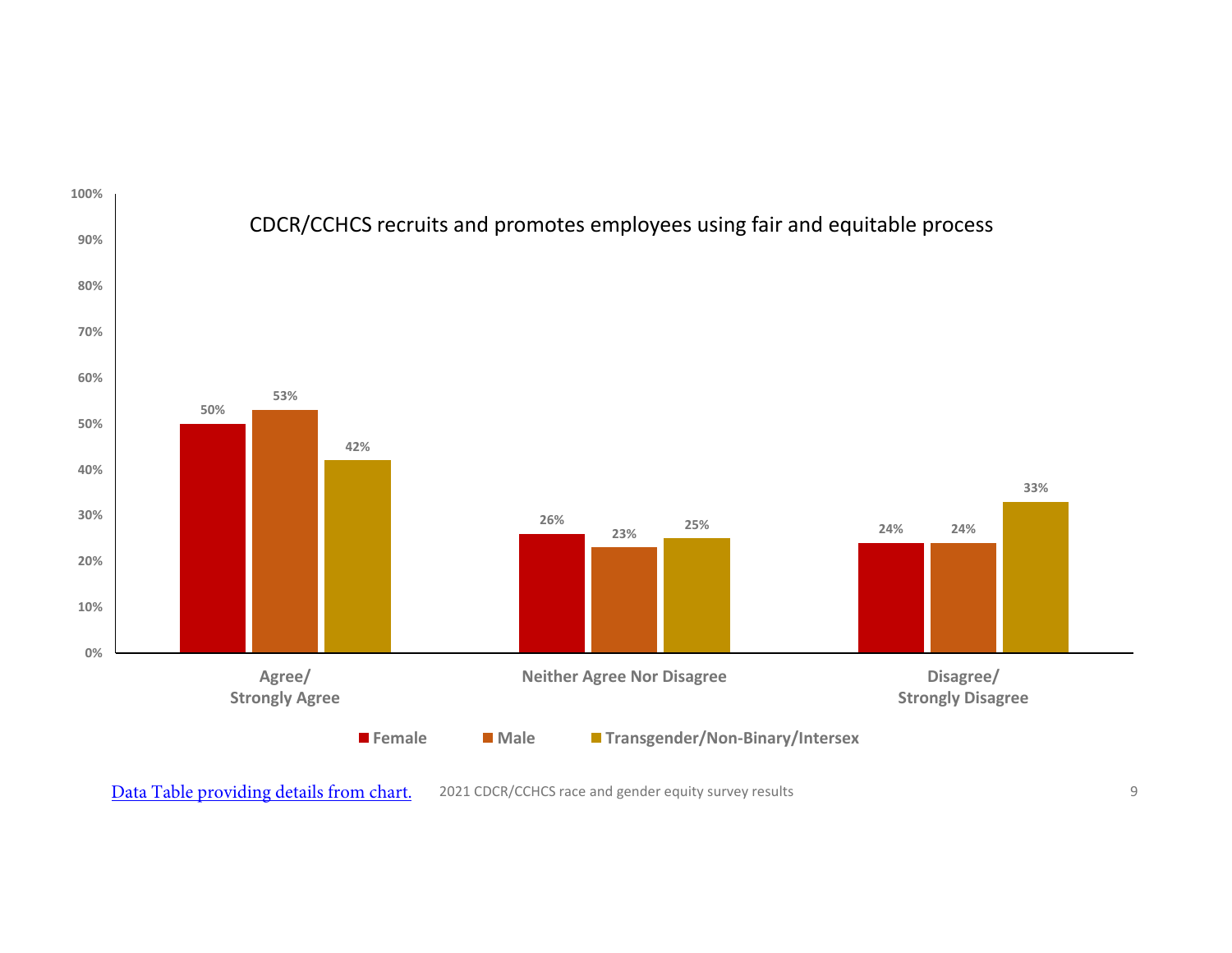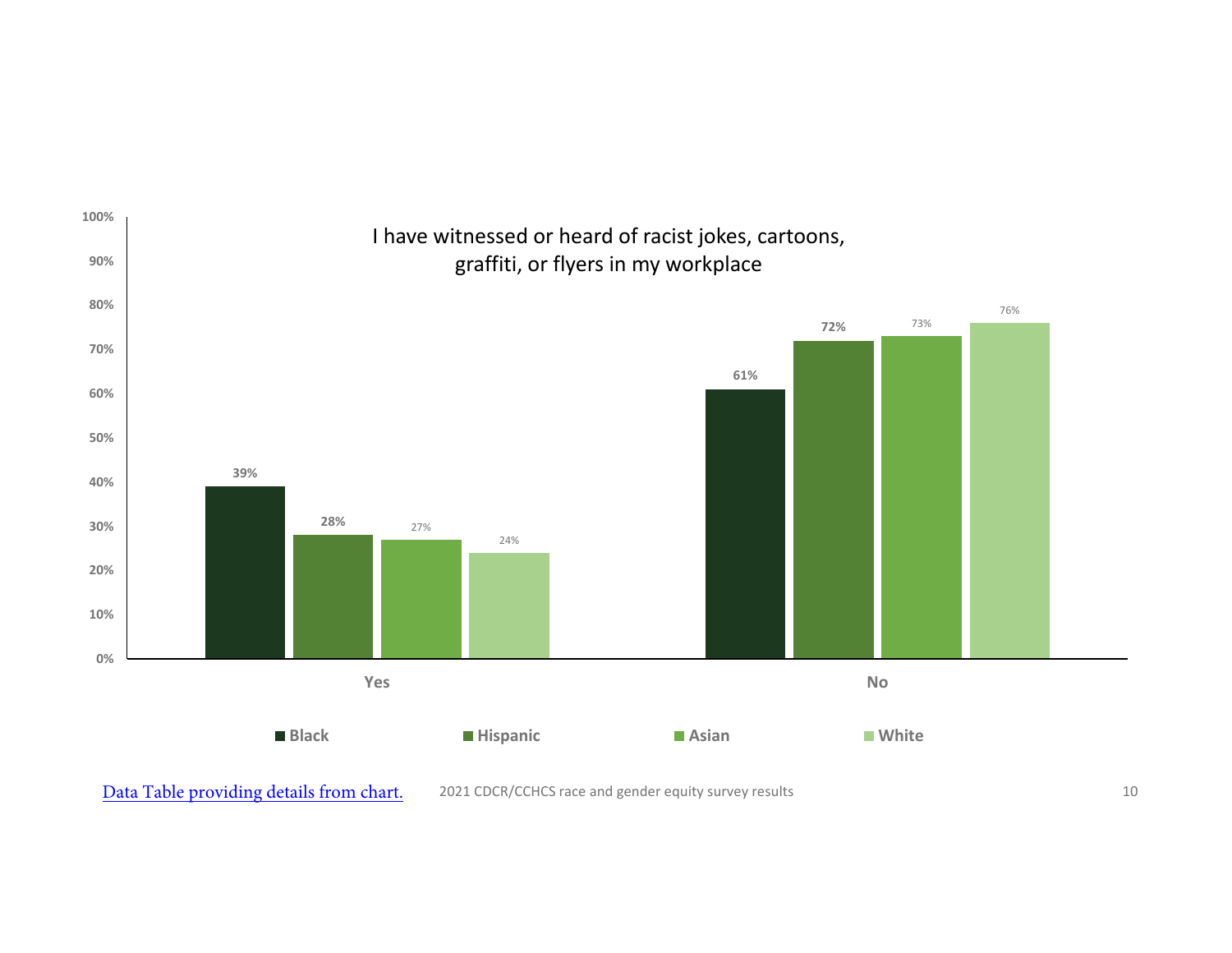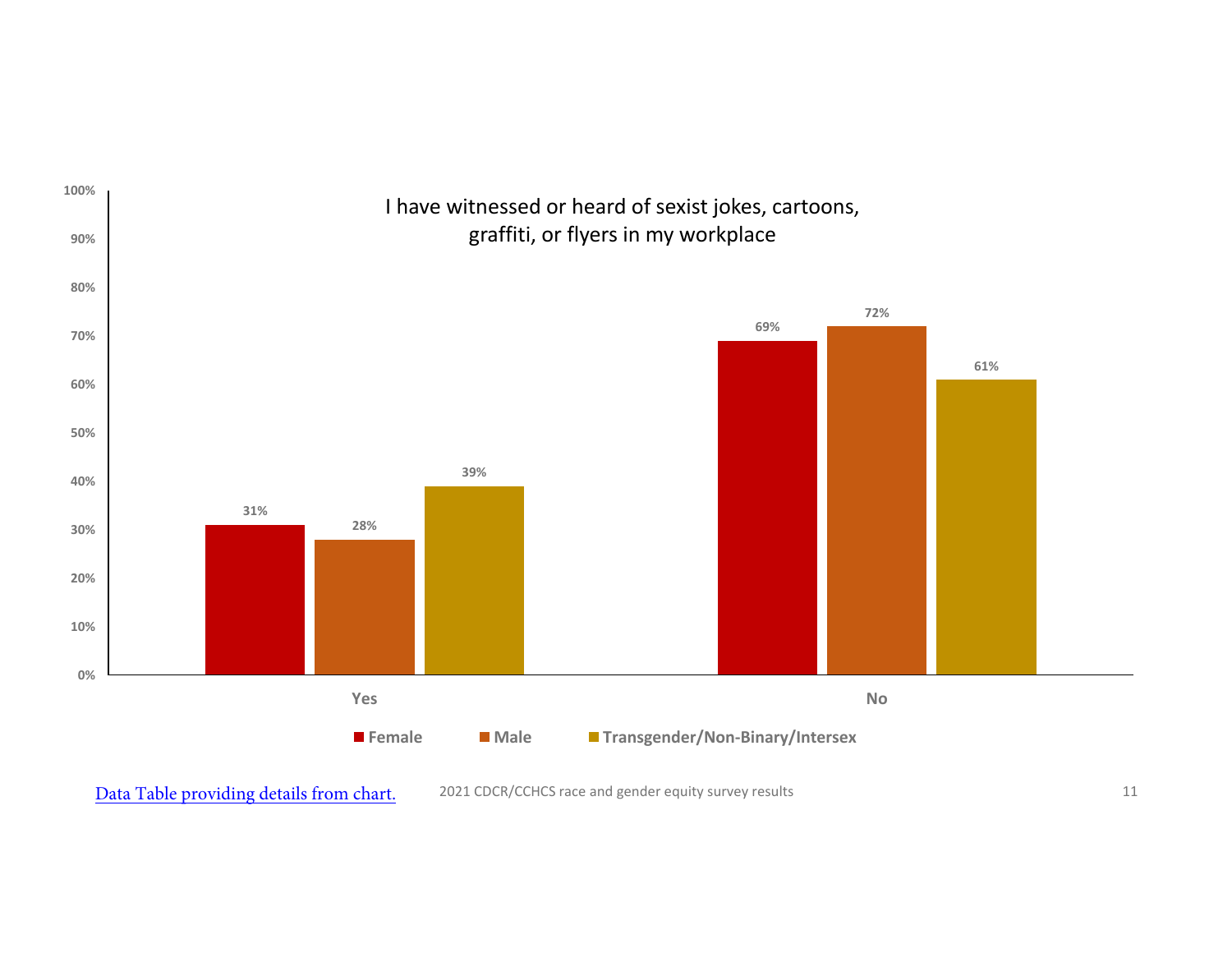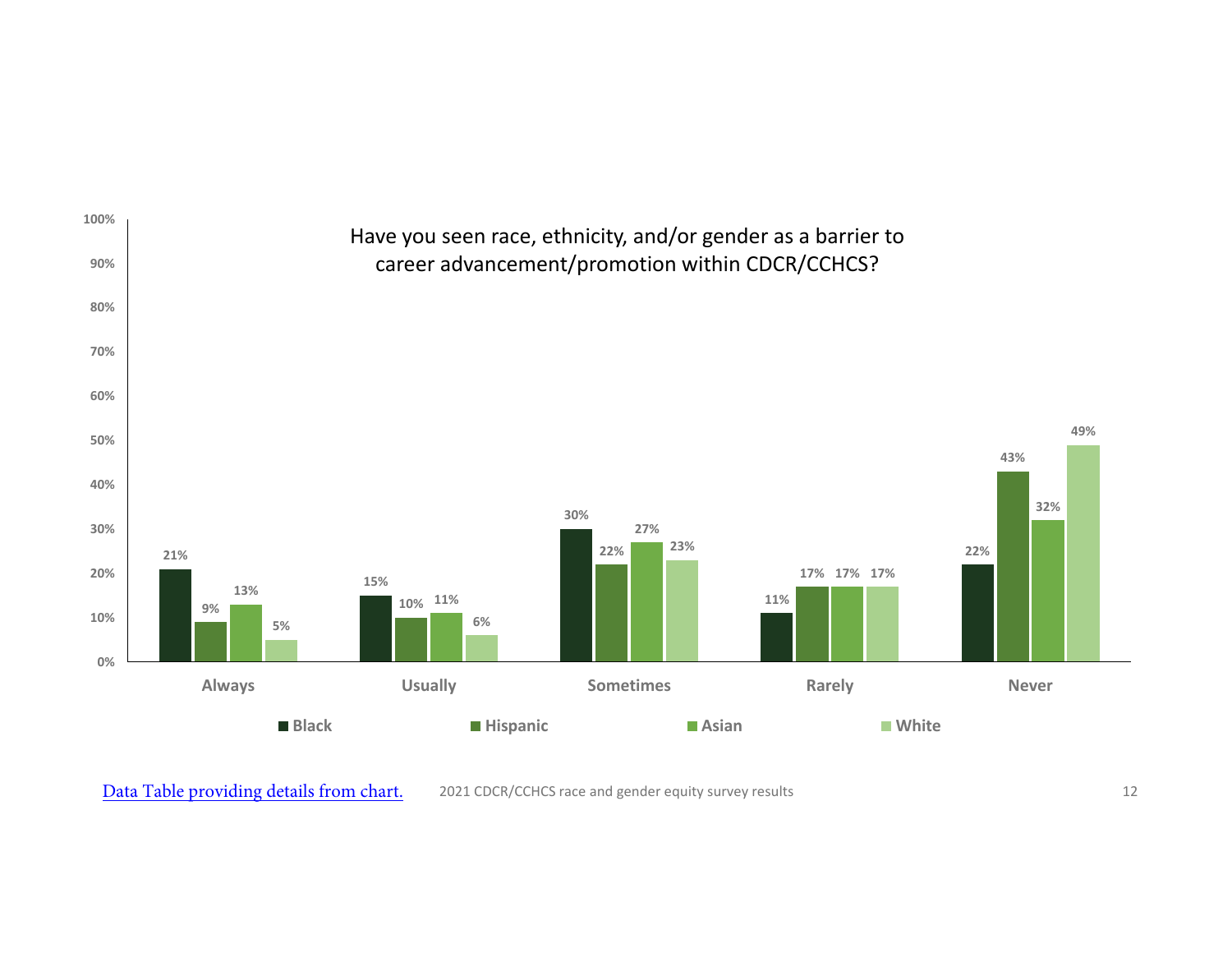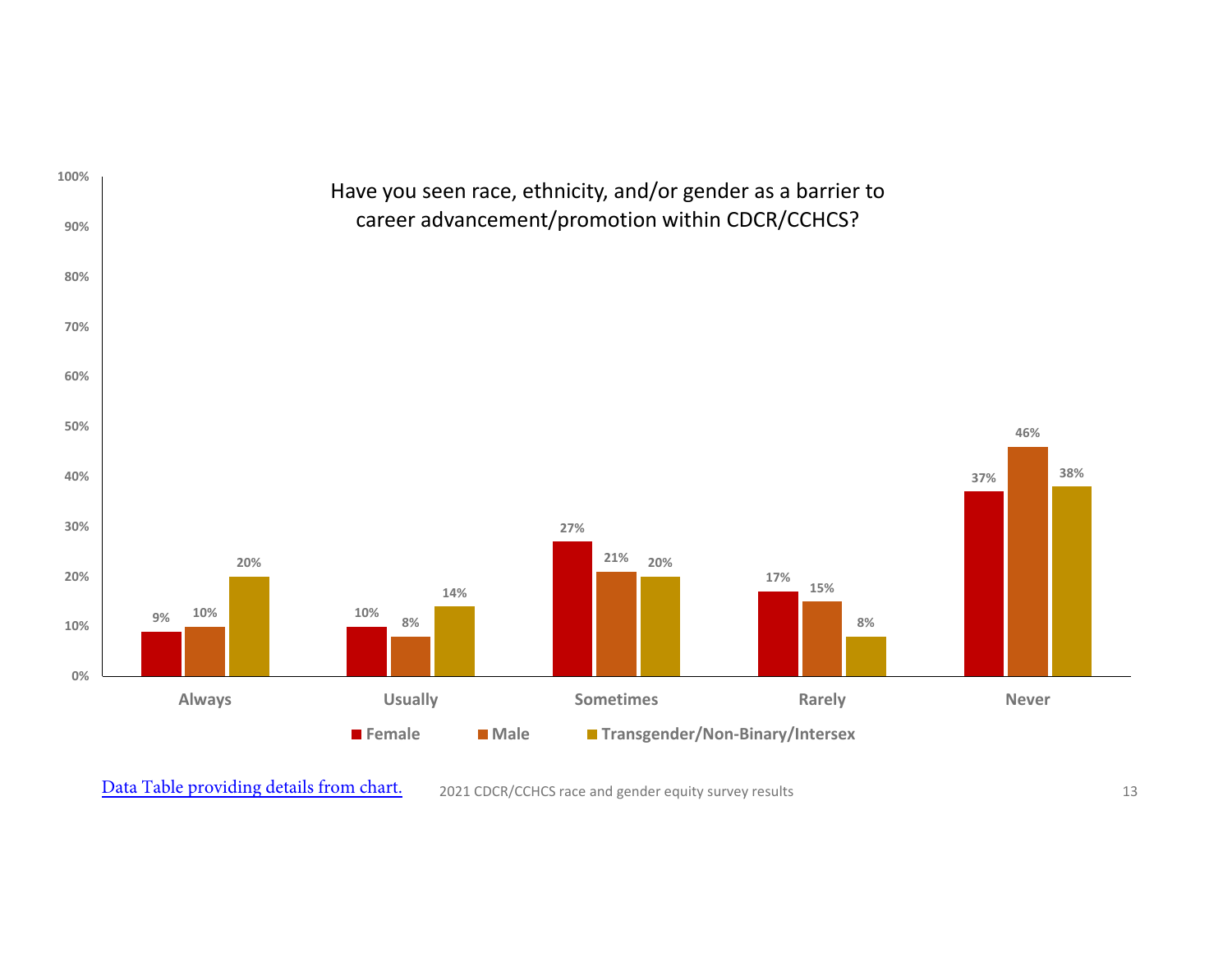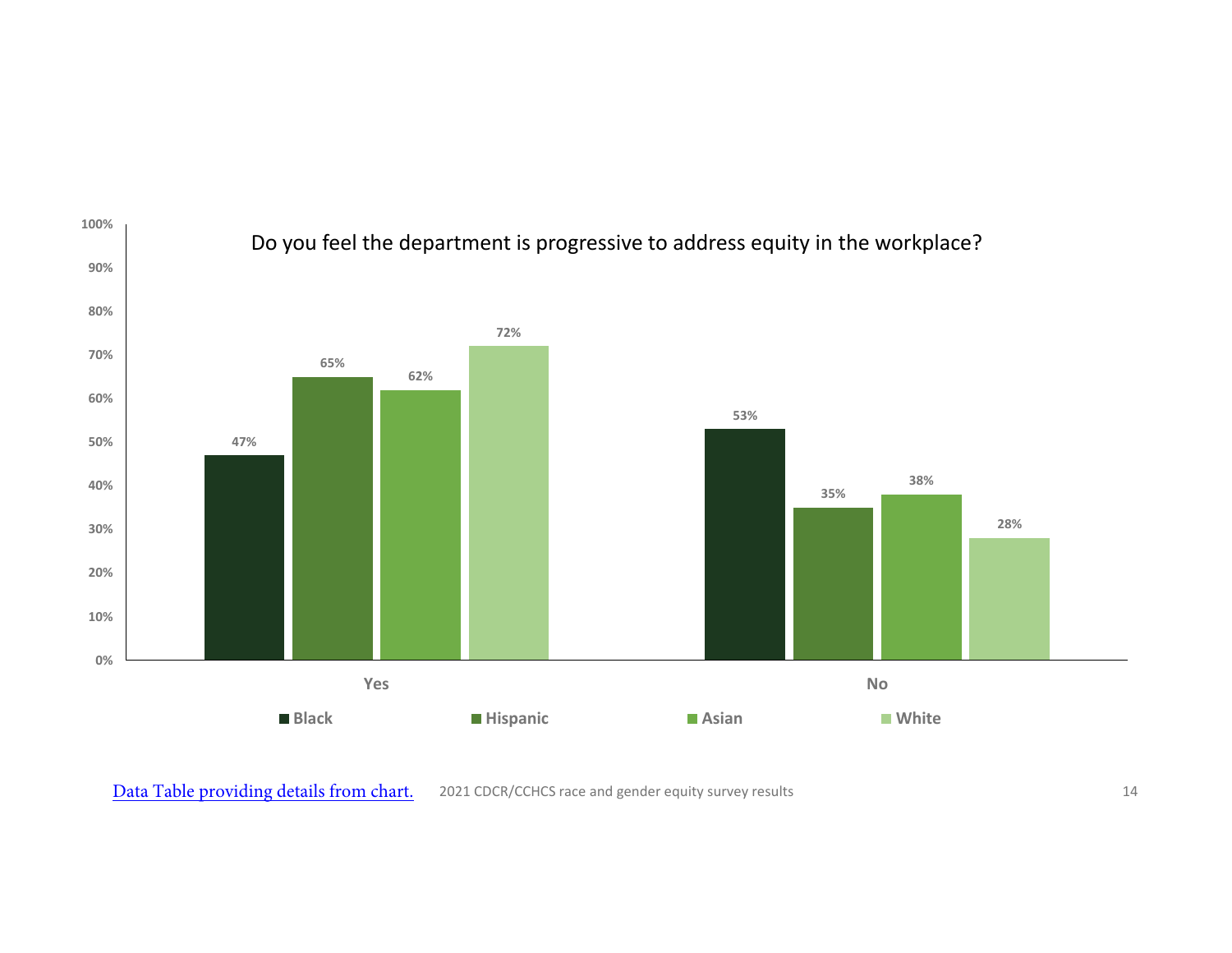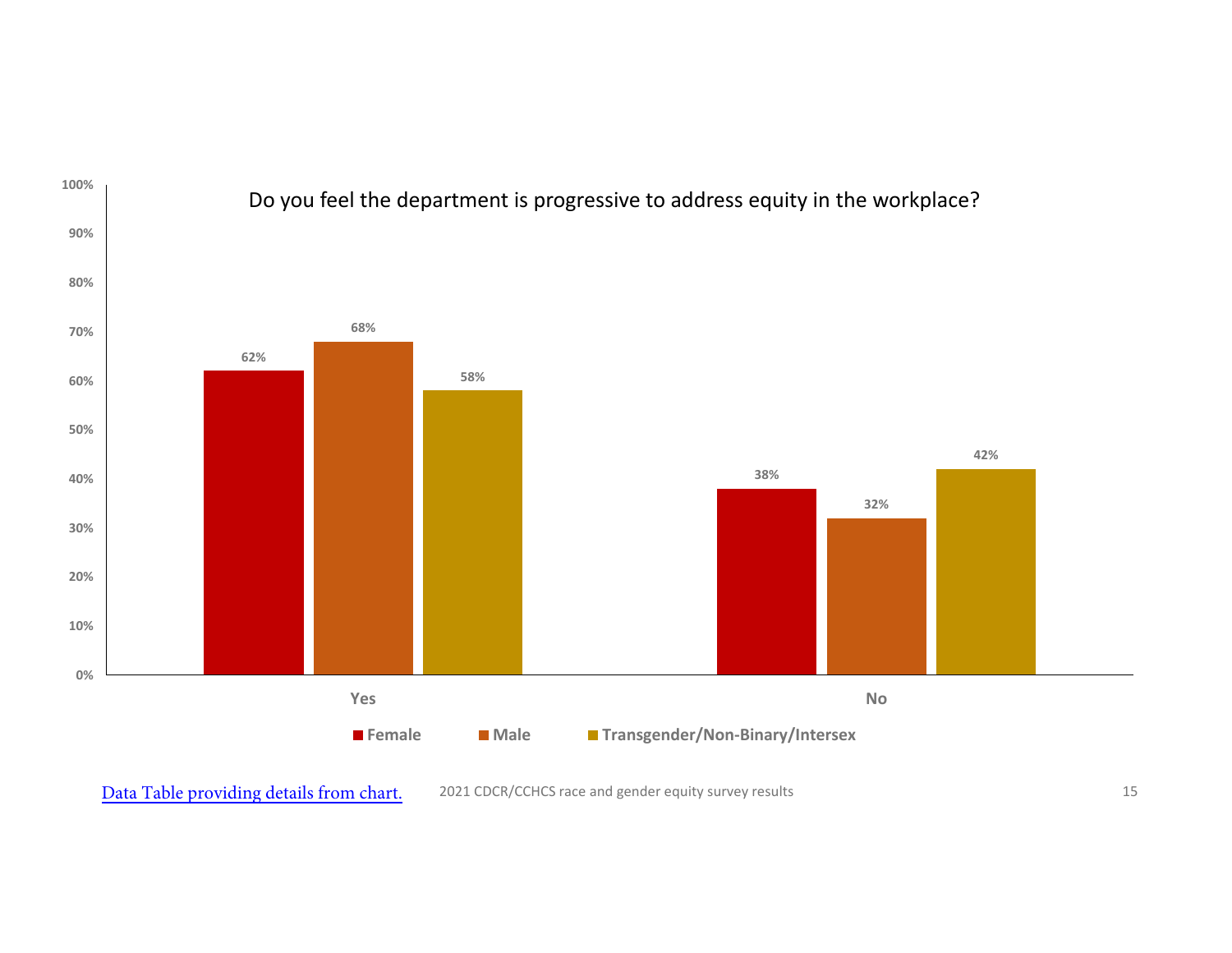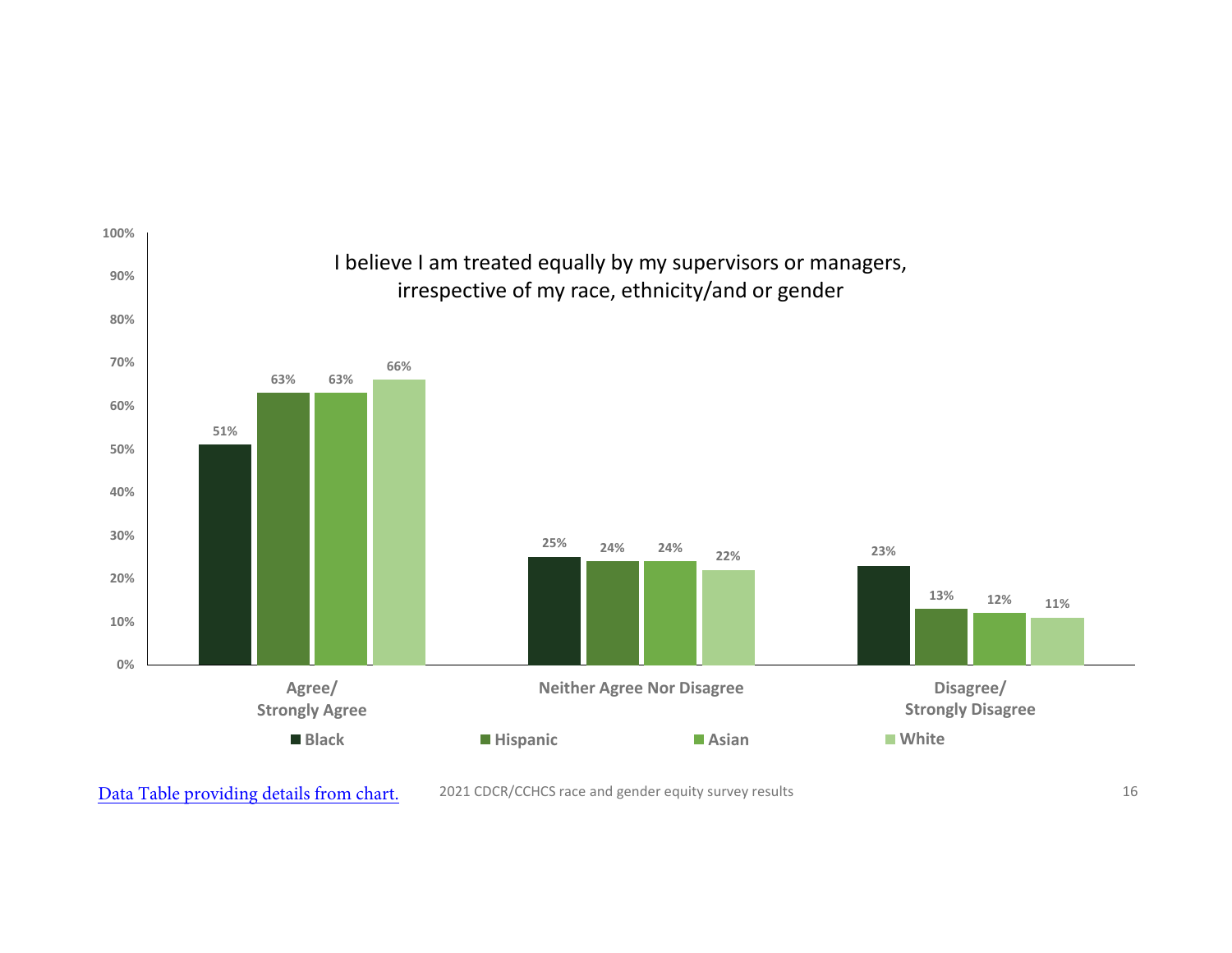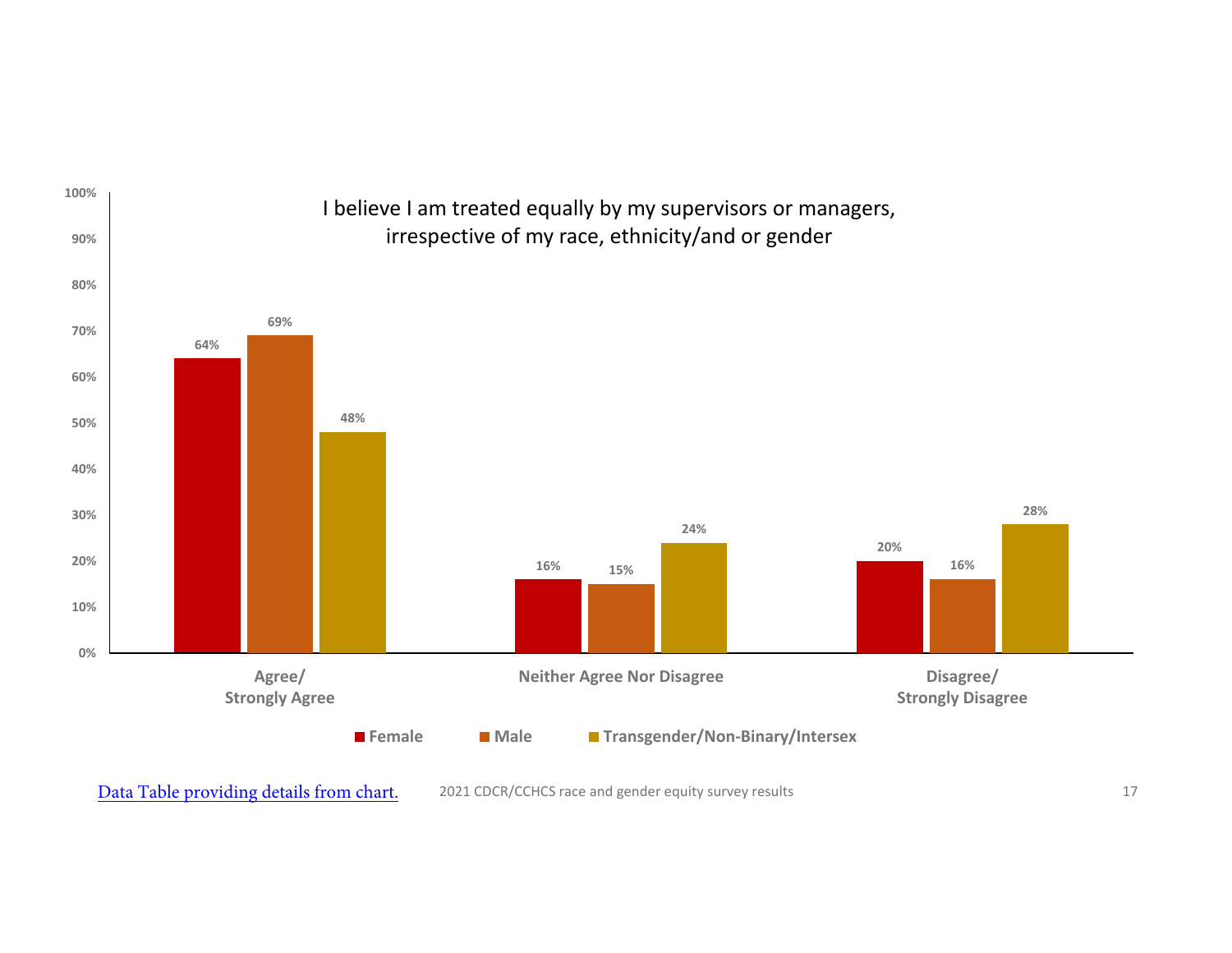## <span id="page-17-0"></span>Do you think race and/or gender equity training is important? ‐ Data Table

| Respondents            | <b>Yes</b> | <b>No</b> | <b>Unsure</b> |
|------------------------|------------|-----------|---------------|
| <b>All Respondents</b> | 70%        | 20%       | 10%           |
| <b>Black</b>           | 88%        | 8%        | 4%            |
| Hispanic               | 73%        | 18%       | 9%            |
| Asian                  | 85%        | 8%        | 7%            |
| White                  | 63%        | 25%       | 12%           |

Return to Chart

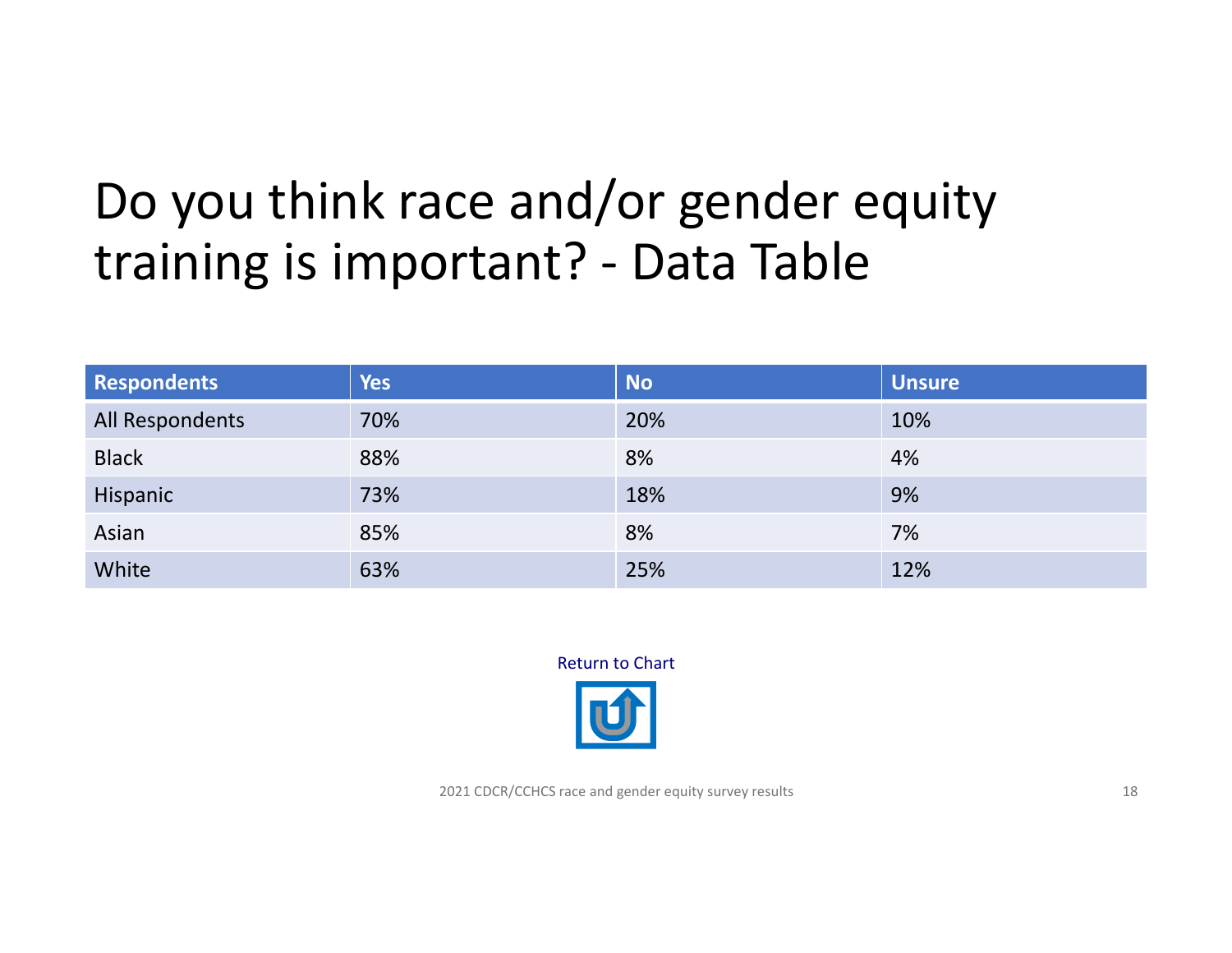#### <span id="page-18-0"></span>My leadership supports and participates in conversations about race, ethnicity, and/ or gender equity ‐ Data Table

| <b>Respondents</b>     | Agree/<br><b>Strongly Agree</b> | <b>Neither Agree Nor</b><br><b>Disagree</b> | Disagree/<br><b>Strongly Disagree</b> |
|------------------------|---------------------------------|---------------------------------------------|---------------------------------------|
| All Respondents        | 44%                             | 37%                                         | 19%                                   |
| <b>HQ</b>              | 47%                             | 33%                                         | 20%                                   |
| Institution            | 43%                             | 37%                                         | 19%                                   |
| <b>Regional Office</b> | 48%                             | 35%                                         | 17%                                   |

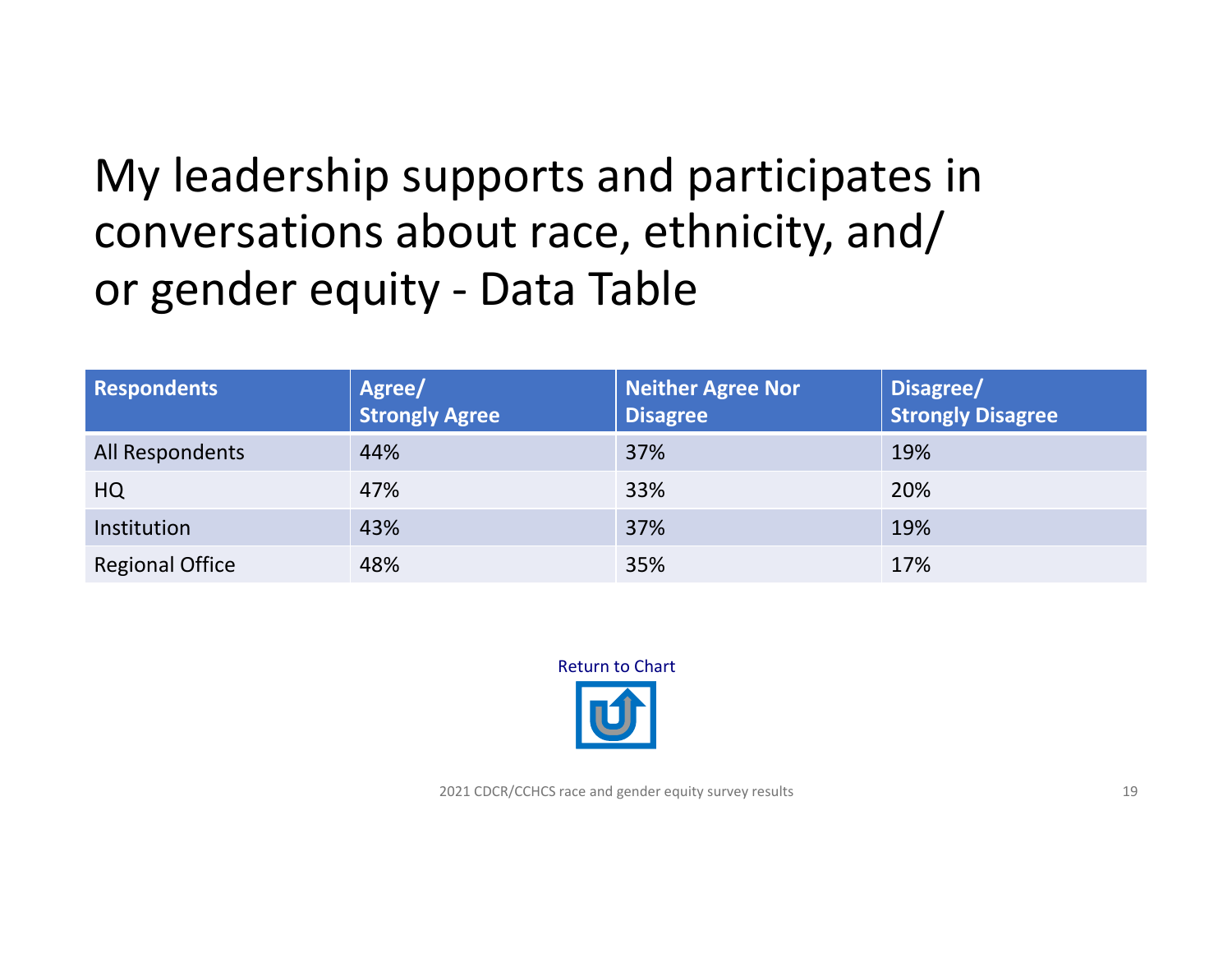#### <span id="page-19-0"></span>My leadership supports and participates in conversations about race, ethnicity, and/or gender equity ‐ Data Table

| <b>Respondents</b> | Agree/<br><b>Strongly Agree</b> | <b>Neither Agree</b><br><b>Nor Disagree</b> | Disagree/<br><b>Strongly Disagree</b> |
|--------------------|---------------------------------|---------------------------------------------|---------------------------------------|
| All Respondents    | 44%                             | 37%                                         | 19%                                   |
| Rank and File      | 40%                             | 39%                                         | 21%                                   |
| Supervisor         | 49%                             | 33%                                         | 17%                                   |
| Manager            | 61%                             | 28%                                         | 11%                                   |
| Executive          | 68%                             | 20%                                         | 12%                                   |

Return to Chart

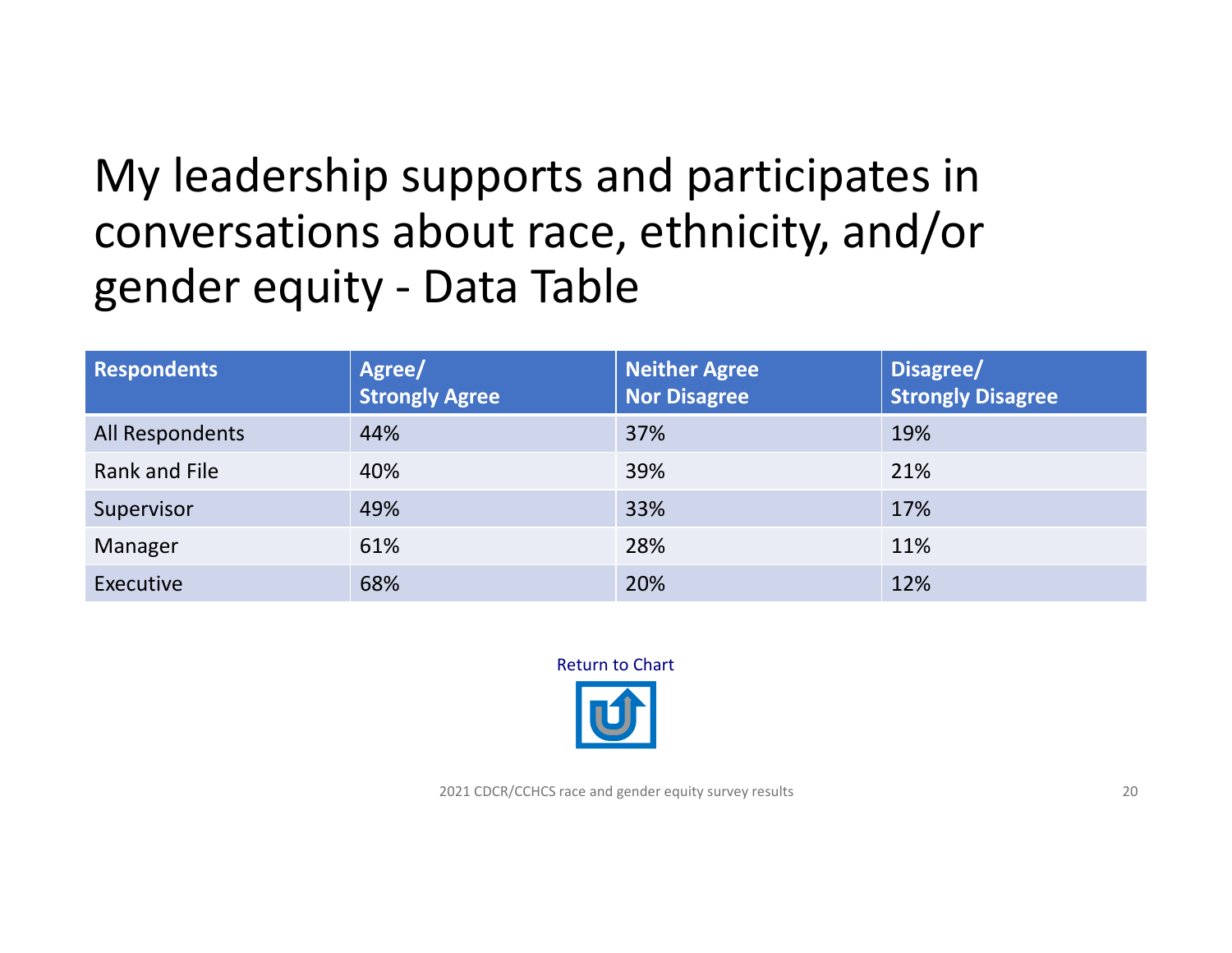#### <span id="page-20-0"></span>My work environment is welcoming to all races, ethnicities, and/or gender identities ‐ Data Table

| <b>Respondents</b> | Agree/<br><b>Strongly Agree</b> | <b>Neither Agree Nor</b><br><b>Disagree</b> | Disagree/<br><b>Strongly Disagree</b> |
|--------------------|---------------------------------|---------------------------------------------|---------------------------------------|
| <b>Black</b>       | 52%                             | 21%                                         | 26%                                   |
| Hispanic           | 71%                             | 16%                                         | 14%                                   |
| Asian              | 66%                             | 20%                                         | 13%                                   |
| White              | 78%                             | 11%                                         | 10%                                   |

Return to Chart

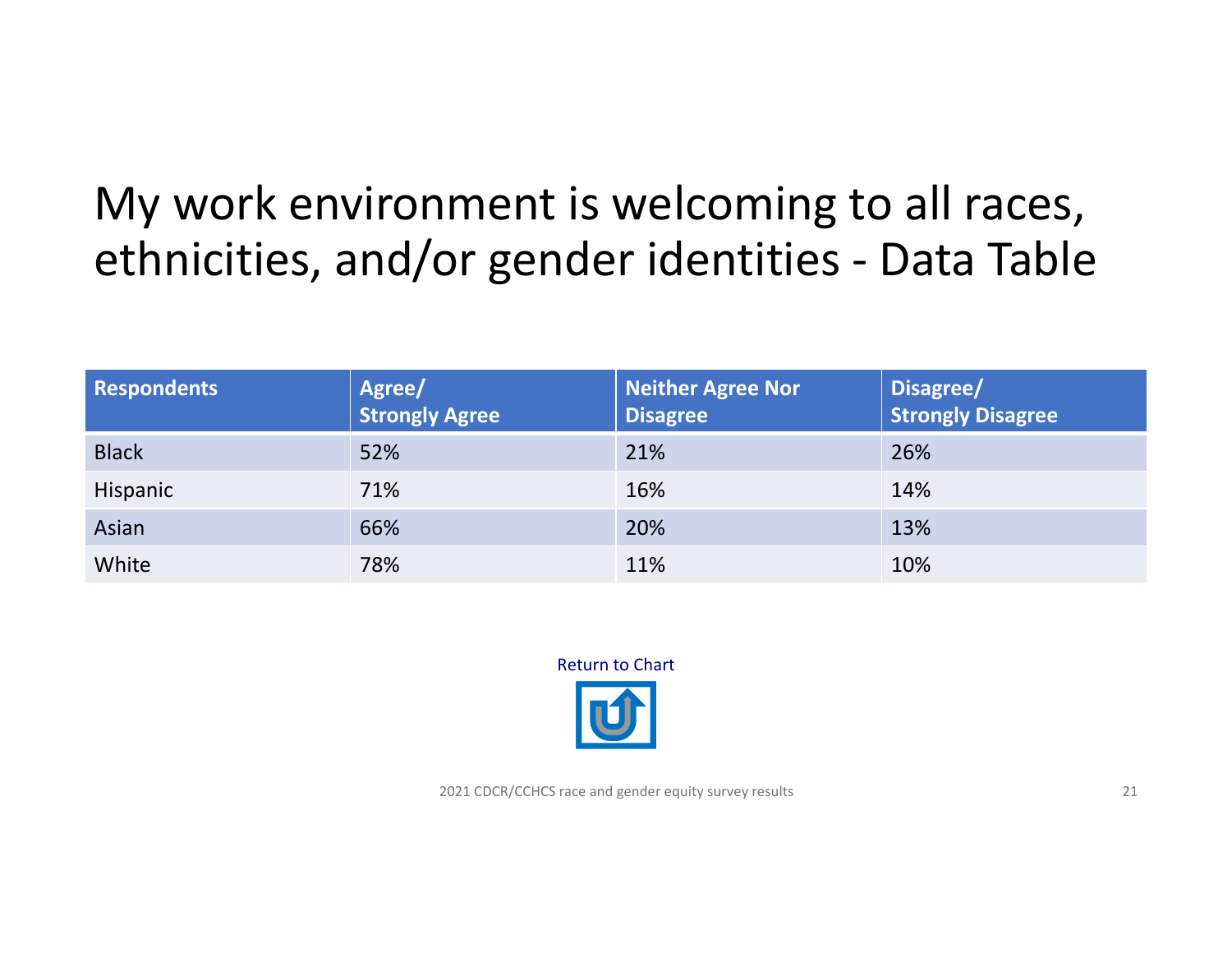### <span id="page-21-0"></span>CDCR/CCHCS recruits and promotes employees using fair and equitable process – Data Table

| <b>Respondents</b> | Agree/<br><b>Strongly Agree</b> | Neither Agree<br><b>Nor Disagree</b> | Disagree/<br><b>Strongly Disagree</b> |
|--------------------|---------------------------------|--------------------------------------|---------------------------------------|
| <b>Black</b>       | 37%                             | 25%                                  | 38%                                   |
| Hispanic           | 53%                             | 25%                                  | 22%                                   |
| Asian              | 54%                             | 25%                                  | 21%                                   |
| White              | 56%                             | 24%                                  | 20%                                   |



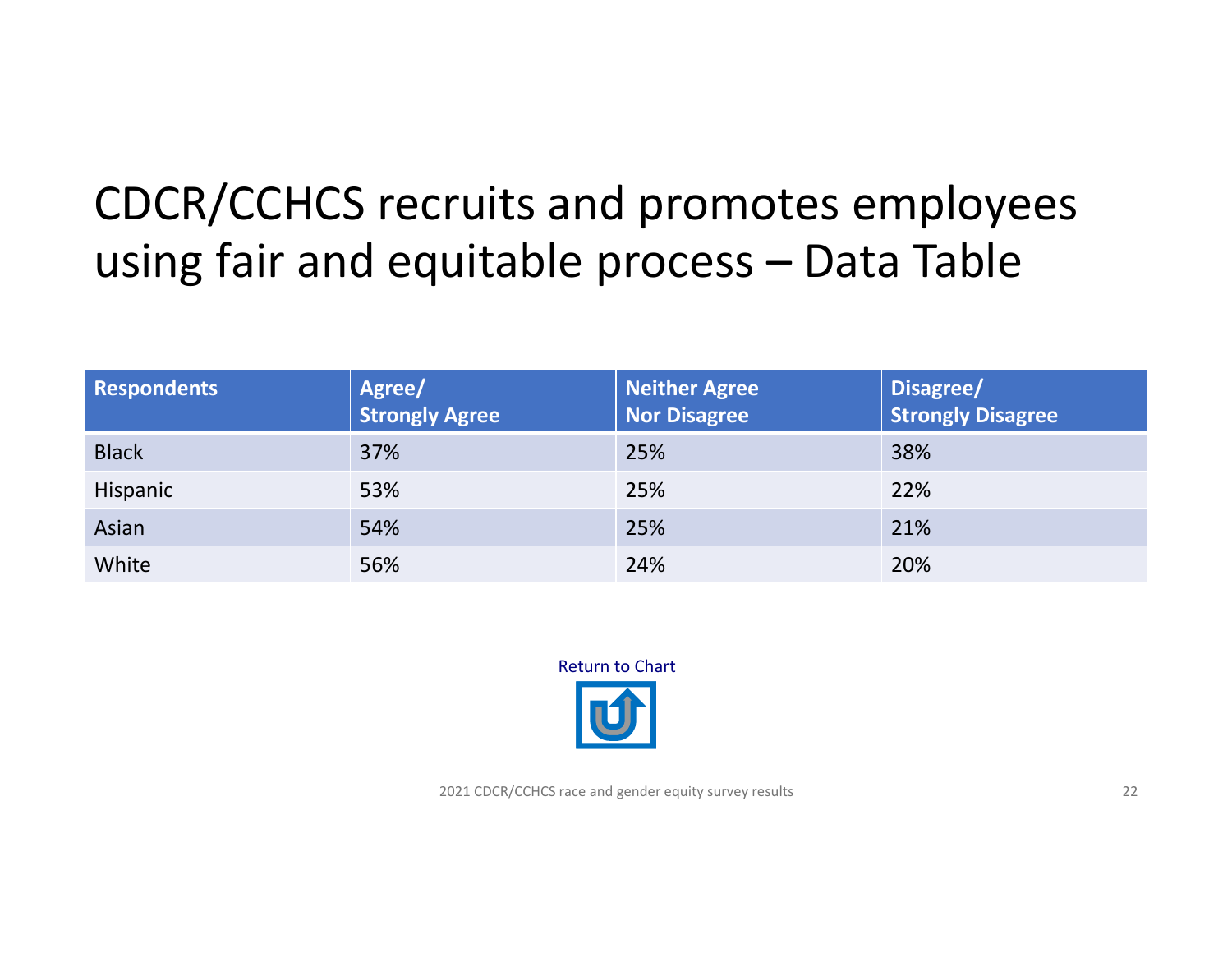### <span id="page-22-0"></span>CDCR/CCHCS recruits and promotes employees using fair and equitable process ‐ Data Table

| <b>Respondents</b>                  | Agree/<br><b>Strongly Agree</b> | <b>Neither Agree Nor</b><br><b>Disagree</b> | Disagree/<br><b>Strongly Disagree</b> |
|-------------------------------------|---------------------------------|---------------------------------------------|---------------------------------------|
| Female                              | 50%                             | 26%                                         | 24%                                   |
| Male                                | 53%                             | 23%                                         | 24%                                   |
| Transgender/Non-<br>Binary/Intersex | 42%                             | 25%                                         | 33%                                   |



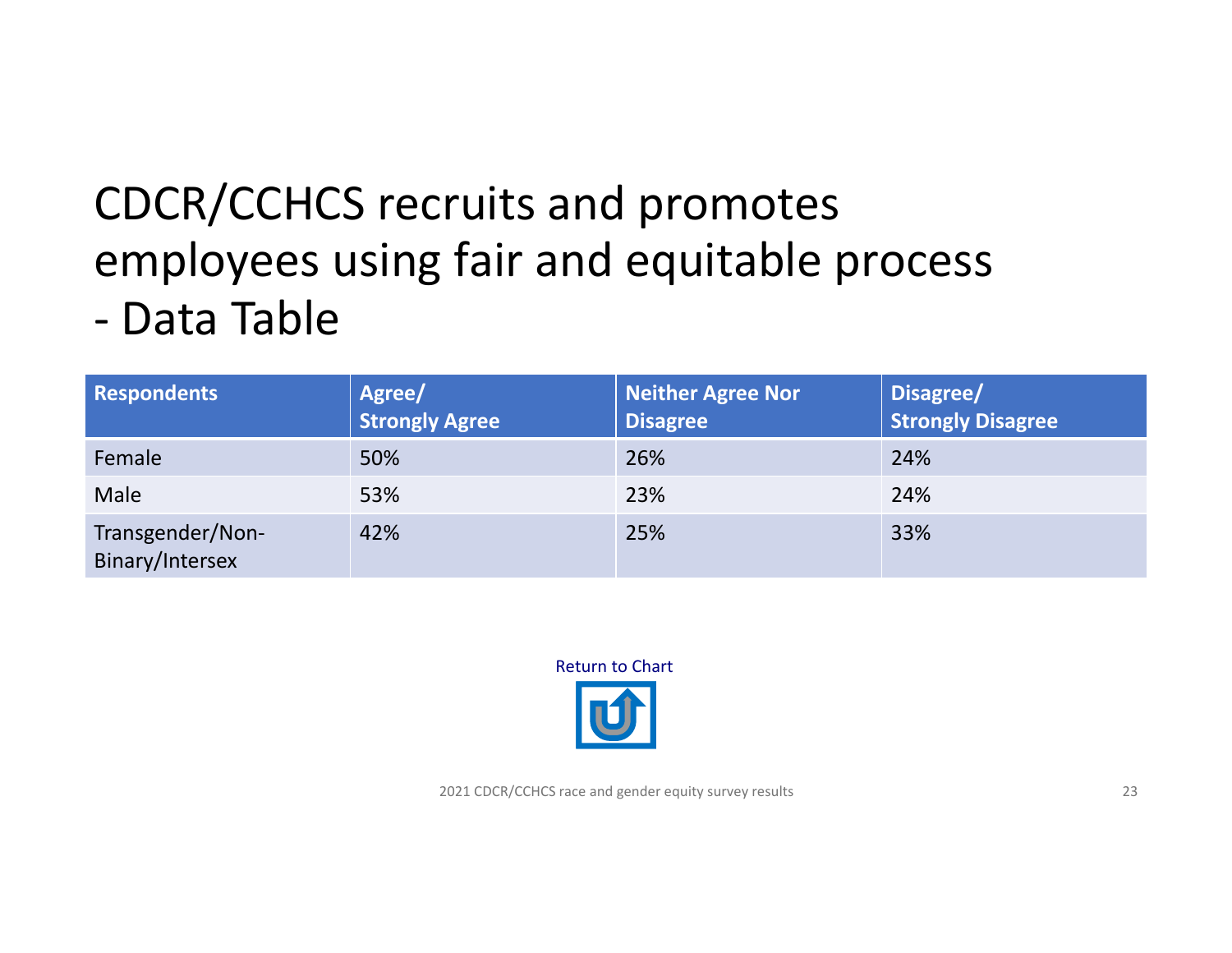#### <span id="page-23-0"></span>I have witnessed or heard of racist jokes, cartoons, graffiti, or flyers in my workplace – Data Table

| <b>Respondents</b> | <b>Yes</b> | <b>No</b> |
|--------------------|------------|-----------|
| <b>Black</b>       | 39%        | 61%       |
| Hispanic           | 28%        | 72%       |
| Asian              | 27%        | 73%       |
| White              | 24%        | 76%       |

Return to Chart

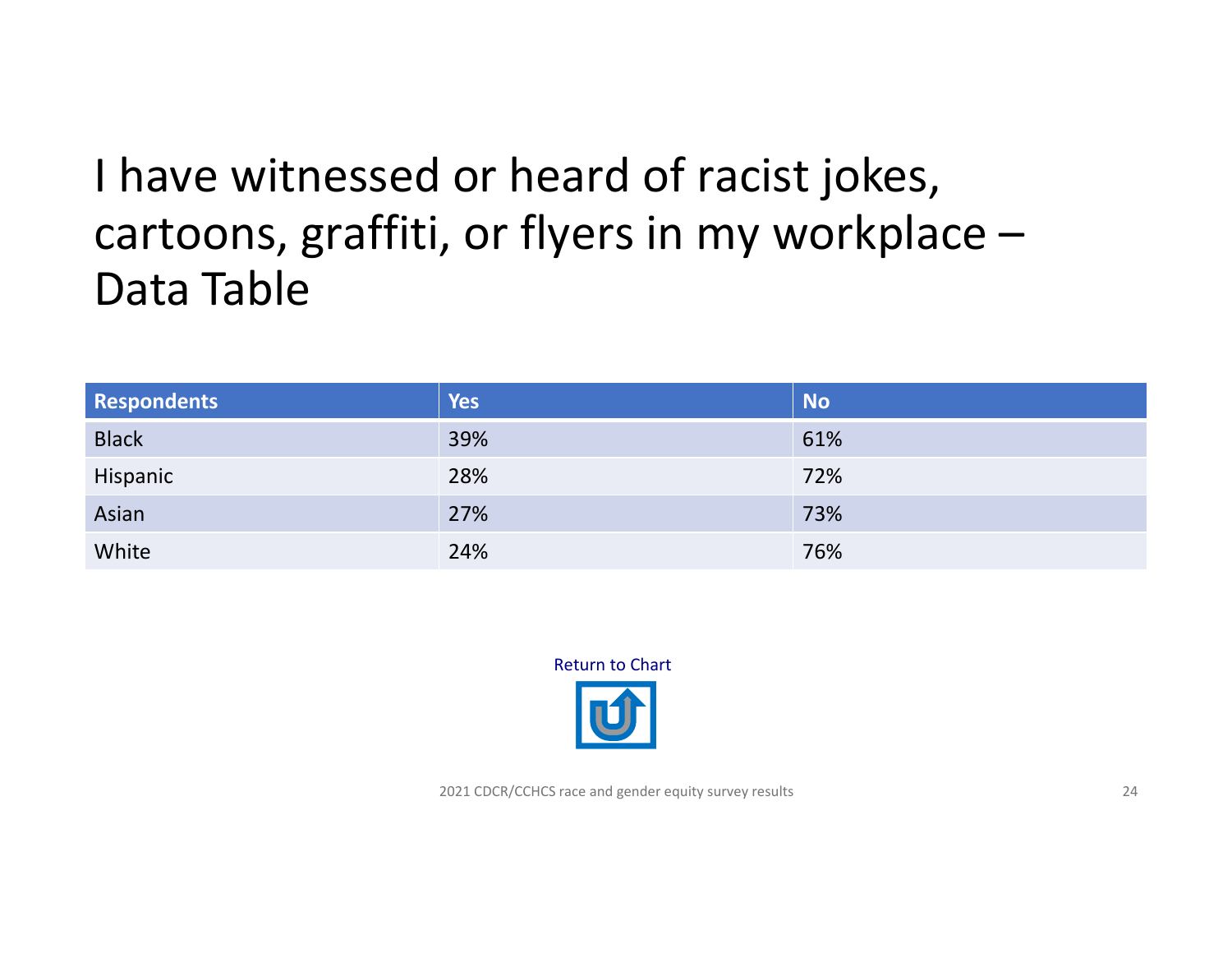# <span id="page-24-0"></span>I have witnessed or heard of sexist jokes, cartoons, graffiti, or flyers in my workplace

‐ Data Table

| <b>Respondents</b>              | Yes | <b>No</b> |
|---------------------------------|-----|-----------|
| Female                          | 31% | 69%       |
| Male                            | 28% | 72%       |
| Transgender/Non-Binary/Intersex | 39% | 61%       |

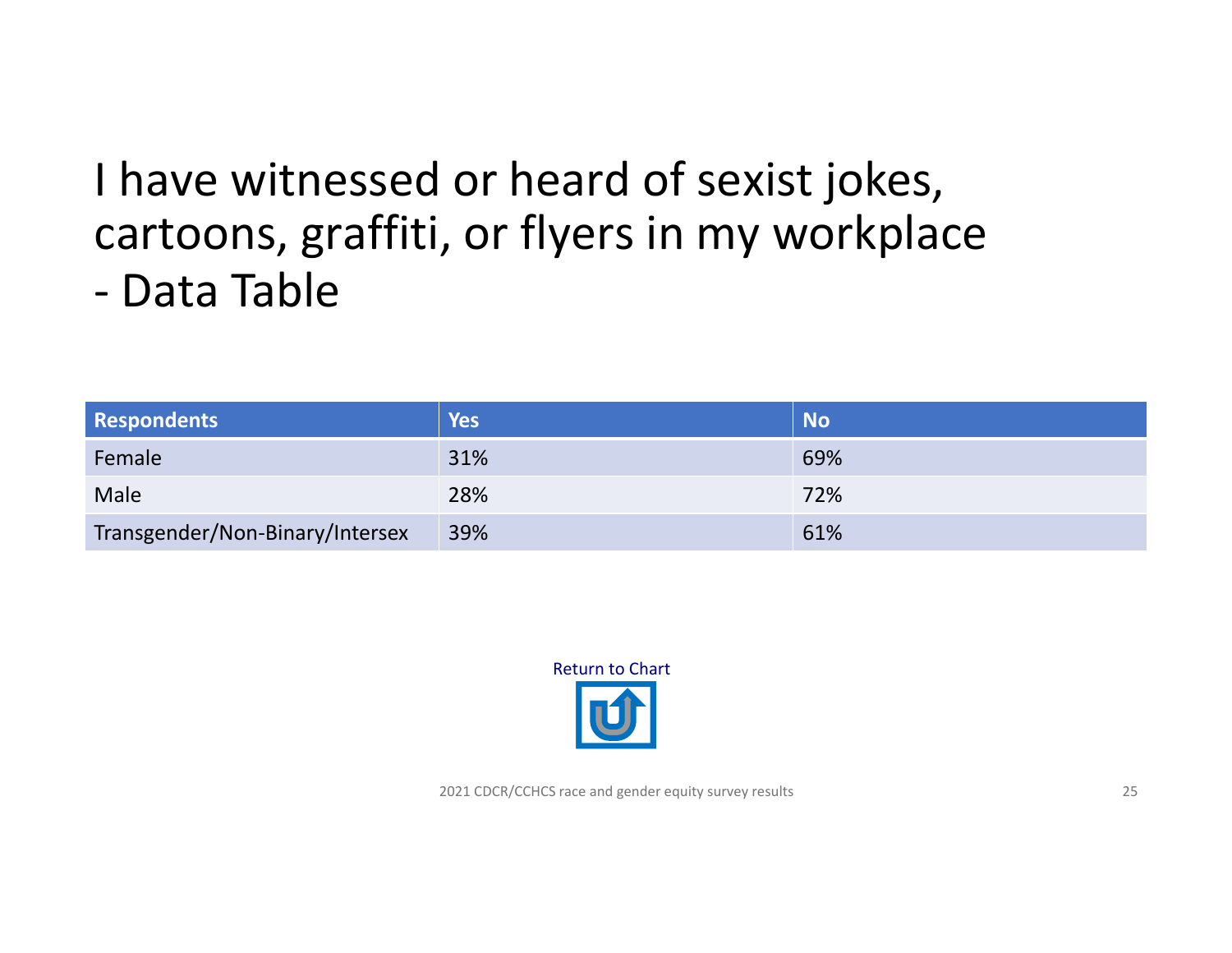#### <span id="page-25-0"></span>Have you seen race, ethnicity, and/or gender as a barrier to career advancement/promotion within CDCR/CCHCS? ‐ Data Table

| <b>Respondents</b> | <b>Always</b> | <b>Usually</b> | <b>Sometimes</b> | <b>Rarely</b> | <b>Never</b> |
|--------------------|---------------|----------------|------------------|---------------|--------------|
| <b>Black</b>       | 21%           | 15%            | 30%              | 11%           | 22%          |
| Hispanic           | 9%            | 10%            | 22%              | 17%           | 43%          |
| Asian              | 13%           | 11%            | 27%              | 17%           | 32%          |
| White              | 5%            | 6%             | 23%              | 17%           | 49%          |



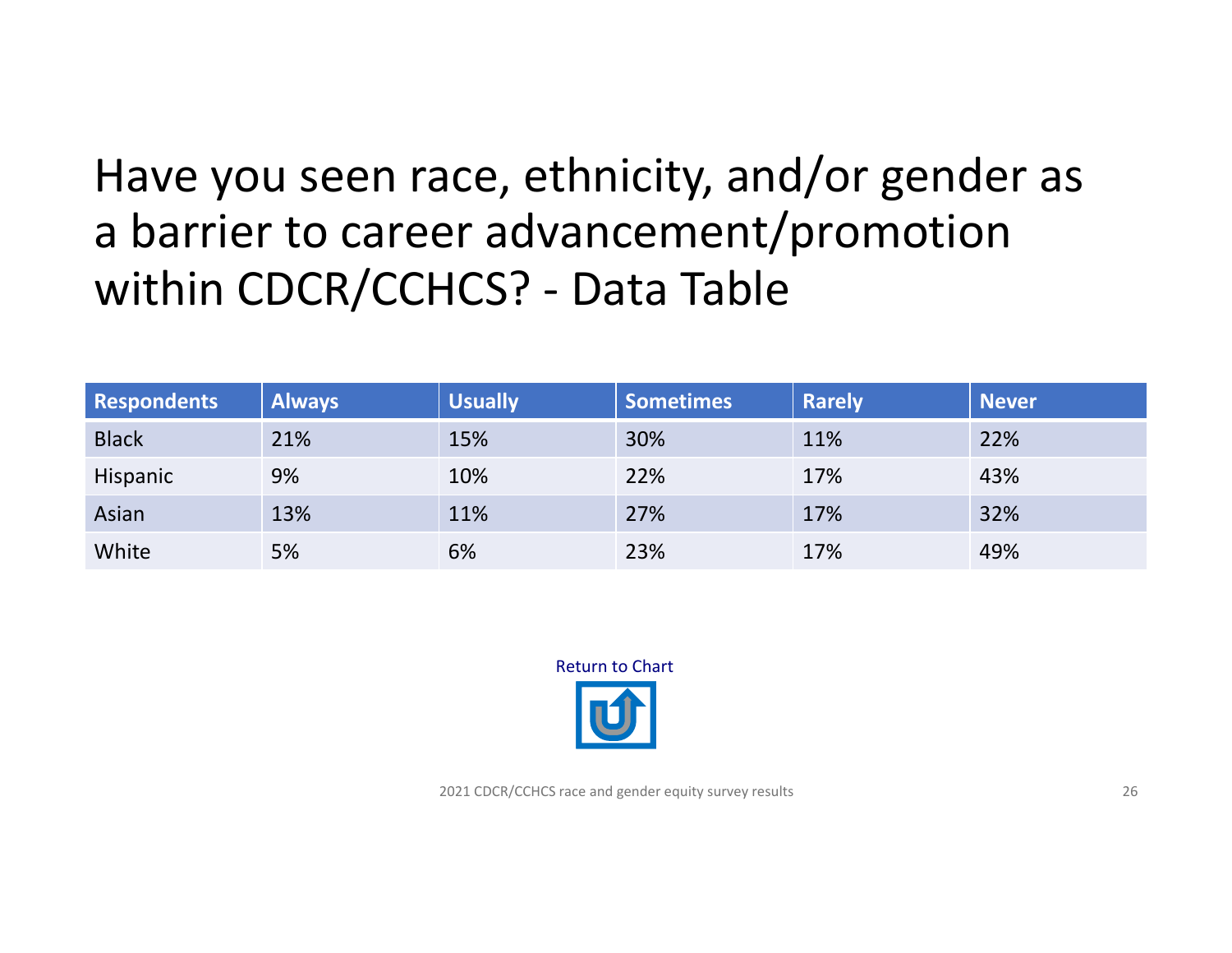### <span id="page-26-0"></span>Have you seen race, ethnicity, and/or gender as a barrier to career advancement/promotion within CDCR/CCHCS? ‐ Data Table

| <b>Respondents</b>                  | <b>Always</b> | <b>Usually</b> | <b>Sometimes</b> | <b>Rarely</b> | <b>Never</b> |
|-------------------------------------|---------------|----------------|------------------|---------------|--------------|
| Female                              | 9%            | 10%            | 27%              | 17%           | 37%          |
| Male                                | 10%           | 8%             | 21%              | 15%           | 46%          |
| Transgender/Non-<br>Binary/Intersex | 20%           | 14%            | 20%              | 8%            | 38%          |

Return to Chart

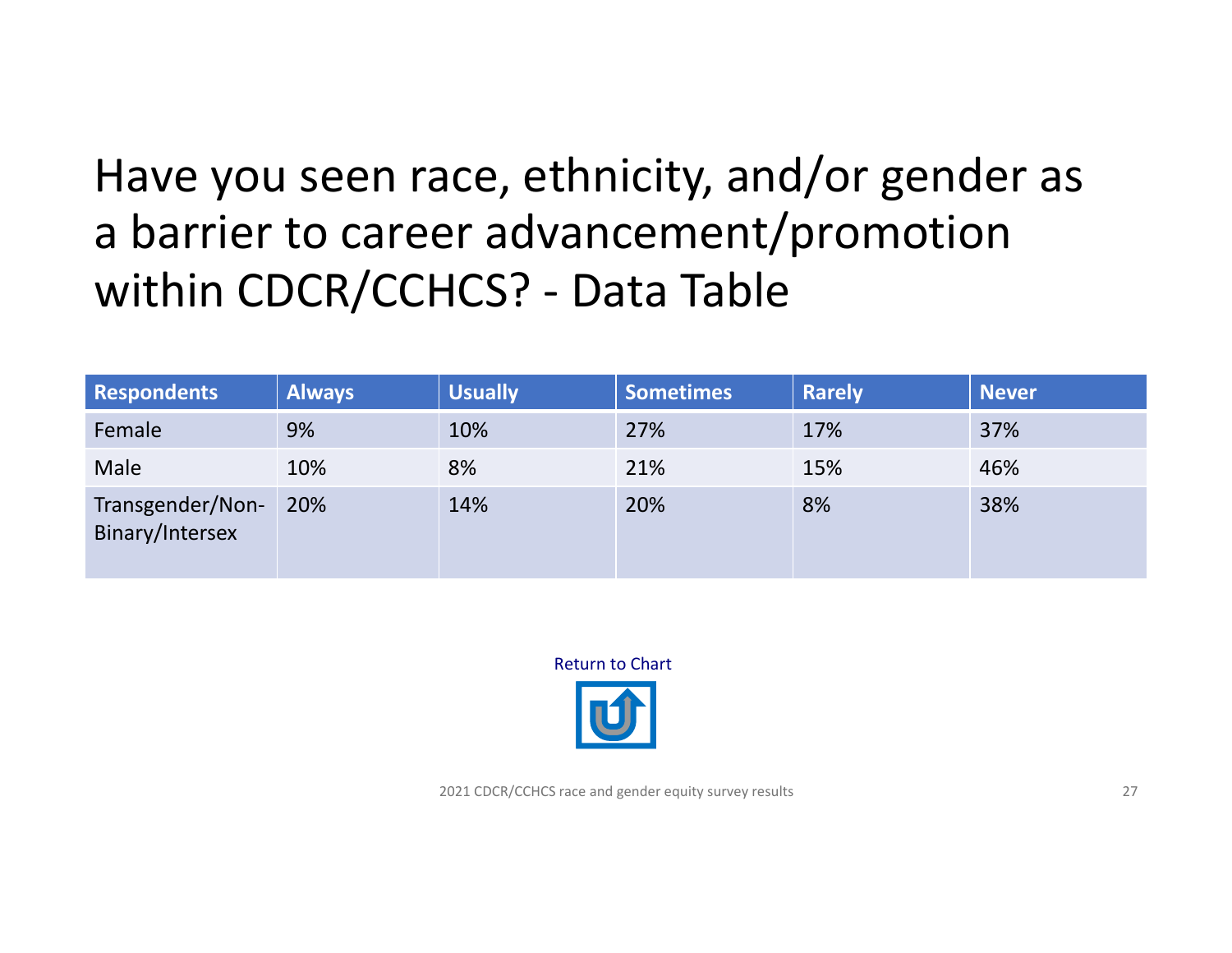#### <span id="page-27-0"></span>Do you feel the department is progressive to address equity in the workplace? ‐ Data Table

| <b>Respondents</b> | <b>Yes</b> | <b>No</b> |
|--------------------|------------|-----------|
| <b>Black</b>       | 47%        | 53%       |
| Hispanic           | 65%        | 35%       |
| Asian              | 62%        | 38%       |
| White              | 72%        | 28%       |

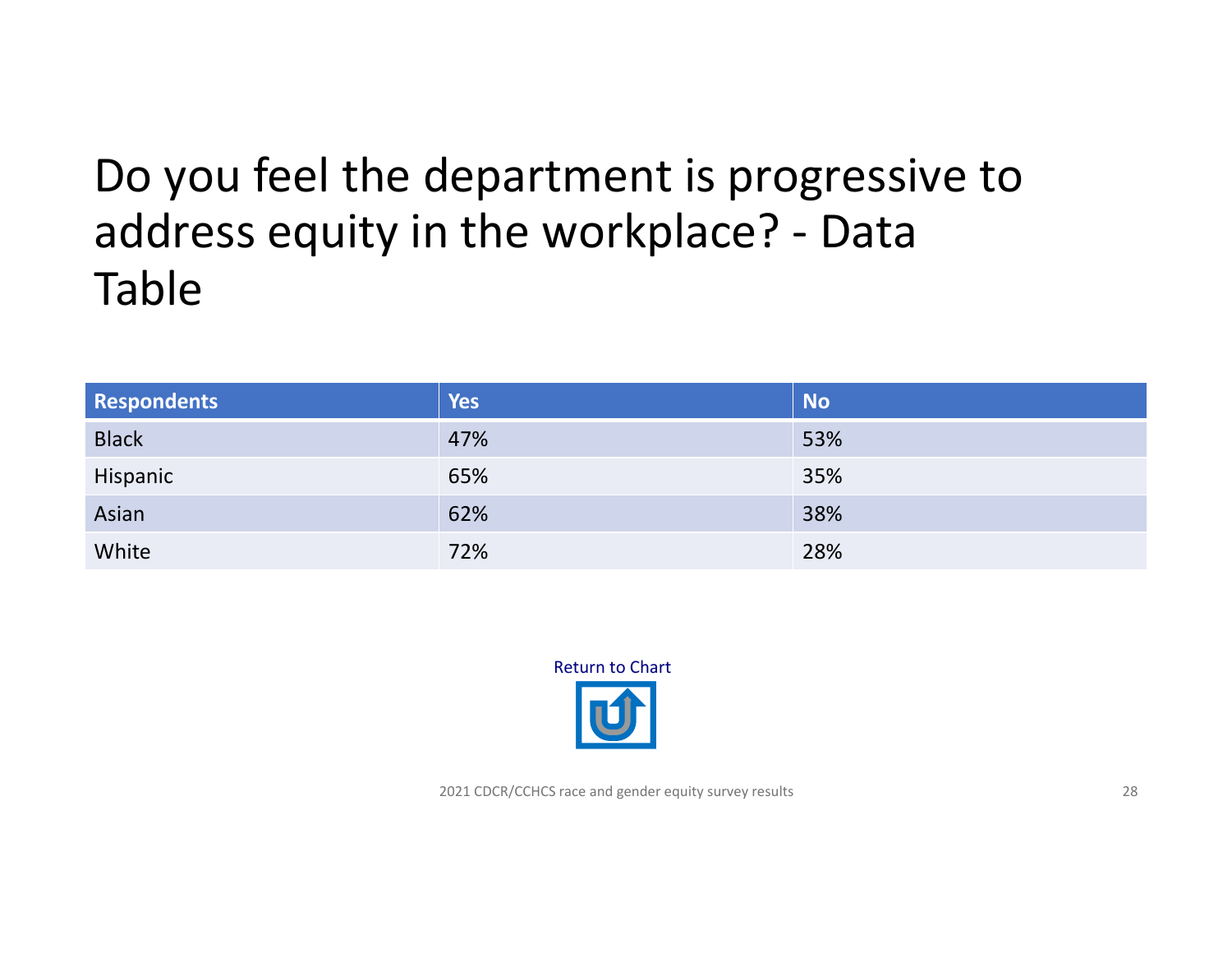#### <span id="page-28-0"></span>Do you feel the department is progressive to address equity in the workplace? ‐ Data Table

| <b>Respondents</b>              | Yes | <b>No</b> |
|---------------------------------|-----|-----------|
| Female                          | 62% | 38%       |
| Male                            | 68% | 32%       |
| Transgender/Non-Binary/Intersex | 58% | 42%       |

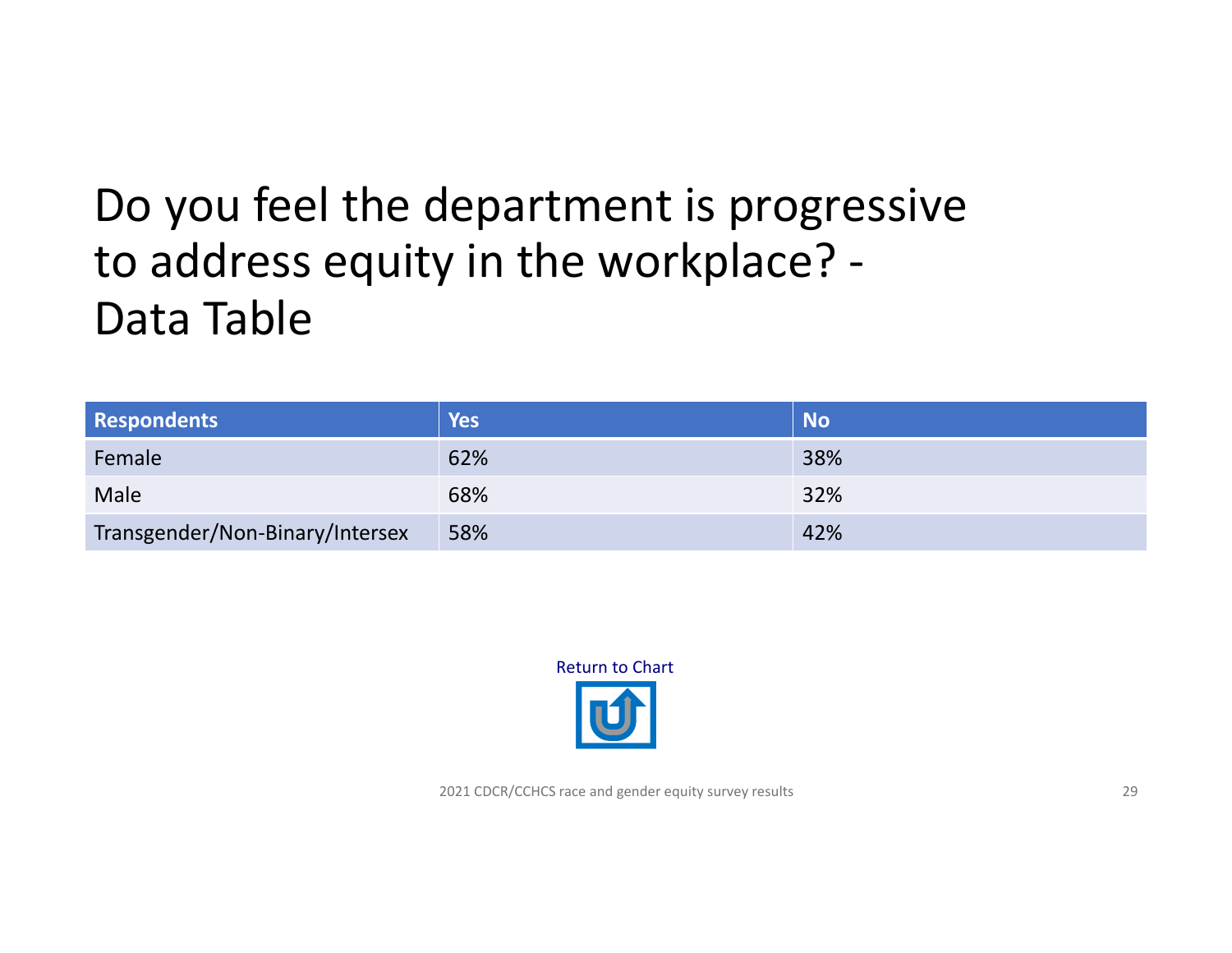#### <span id="page-29-0"></span>I believe I am treated equally by my supervisors or managers, irrespective of my race, ethnicity/ and or gender – Data Table

| <b>Respondents</b> | Agree/<br><b>Strongly Agree</b> | <b>Neither Agree Nor</b><br><b>Disagree</b> | Disagree/<br><b>Strongly Disagree</b> |
|--------------------|---------------------------------|---------------------------------------------|---------------------------------------|
| <b>Black</b>       | 51%                             | 25%                                         | 23%                                   |
| Hispanic           | 63%                             | 24%                                         | 13%                                   |
| Asian              | 63%                             | 24%                                         | 12%                                   |
| White              | 66%                             | 22%                                         | 11%                                   |